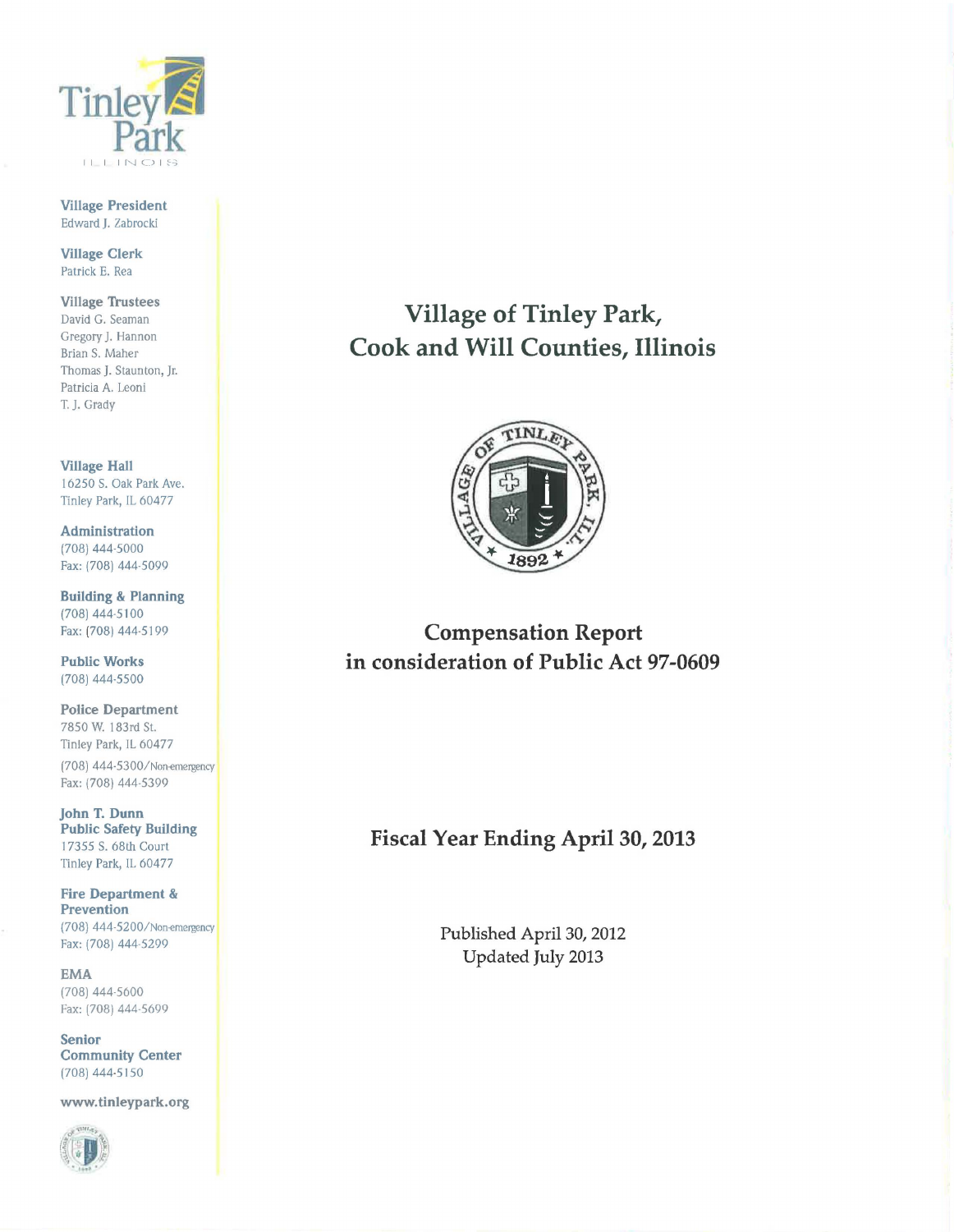

Village President Edward J. Zabrocki

Village Clerk Patrick E. Rea

**Village Trustees** David G. Seaman

Gregory J. Hannon Brian S. Maher Thomas J. Staunton, Jr. Patricia A. Leoni T. J. Grady

**Village Hall** 16250 S. Oak Park Ave. Tinley Park, IL 60477

Administration (708) 444·5000 Fax: (708) 444·5099

Building & Planning (708) 444·5100 Fax: (708) 444·5199

Public Works (708) 444·5500

Police Department 7850 W. l 83rd St. Tinley Park, IL 60477 (708) 444·5300/Non-emergency Fax: (708) 444.5399

john T. Dunn Public Safety Building 17355 S. 68th Court Tinley Park, IL 60477

Fire Department & Prevention (708) 444·5200/Non-emergency Fax: (708) 444-5299

EMA (708) 444·5600 Fax: (708) 444·5699

Senior Community Center (708) 444·5150

www.tinleypark.org



# EMPLOYEE COMPENSATION

In August 2011 Public Act 97-0609 became law. This Act amended the Illinois Open Meetings Act and the Illinois Pension Code and requires additional disclosures to be provided by Illinois public bodies.

The Act requires that all Illinois Municipal Retirement Fund (IMRF) employers must post information for each employee having a total compensation package that exceeds \$75,000 per year within 6 days of approval of a budget.

The Act also provides that any IMRF employer that approves an employee's total compensation package equal to or in excess of \$150,000 per year must post the total compensation package at least 6 days before the approval of a budget.

For purposes of the Act, "Total Compensation Package" means payment by the employer to the employee for salary, health insurance, a housing allowance, a vehicle allowance, a clothing allowance, bonuses, loans, vacation days granted, and sick days granted. This definition of "Total Compensation Package" includes only items that are paid directly to the employee, and not expenses incurred by the employer for the benefit of the employee. Accordingly, expenses such as health insurance premiums, and retirement system contributions paid by the Village to companies or individuals other than the employees would not be included in the computation of the Total Compensation Package. An employee's vacation time is provided in accordance with Section 6.6 of the Village of Tinley Park Personnel Manual and is included within the salary for the position and is not an additional compensation benefit. The Village does not provide employees sick days. Additionally, as noted above, under the provisions of the Act, the Village is only required to provide disclosure of employees participating in the IMRF pension system.

Following the definition of Total Compensation Package as provided in the Act, the Village of Tinley Park does not have any employees subject to the \$150,000 separate disclosure requirements of the Act.

The language of the Act does not clearly define how this disclosure should be presented. The Village is providing the attached list of employees by both name and position whose "true" Total Compensation Package exceeds \$150,000, inclusive of such other costs incurred and paid by the Village that benefit the employee. All employees meeting this benchmark, including those covered by other pension or retirement systems, are included. The information within this report is on a projected basis for the fiscal year beginning May 1, 2012 and ending April 30, 2013.

Bash Bettenhouser

Brad L. Bettenhausen Village Treasurer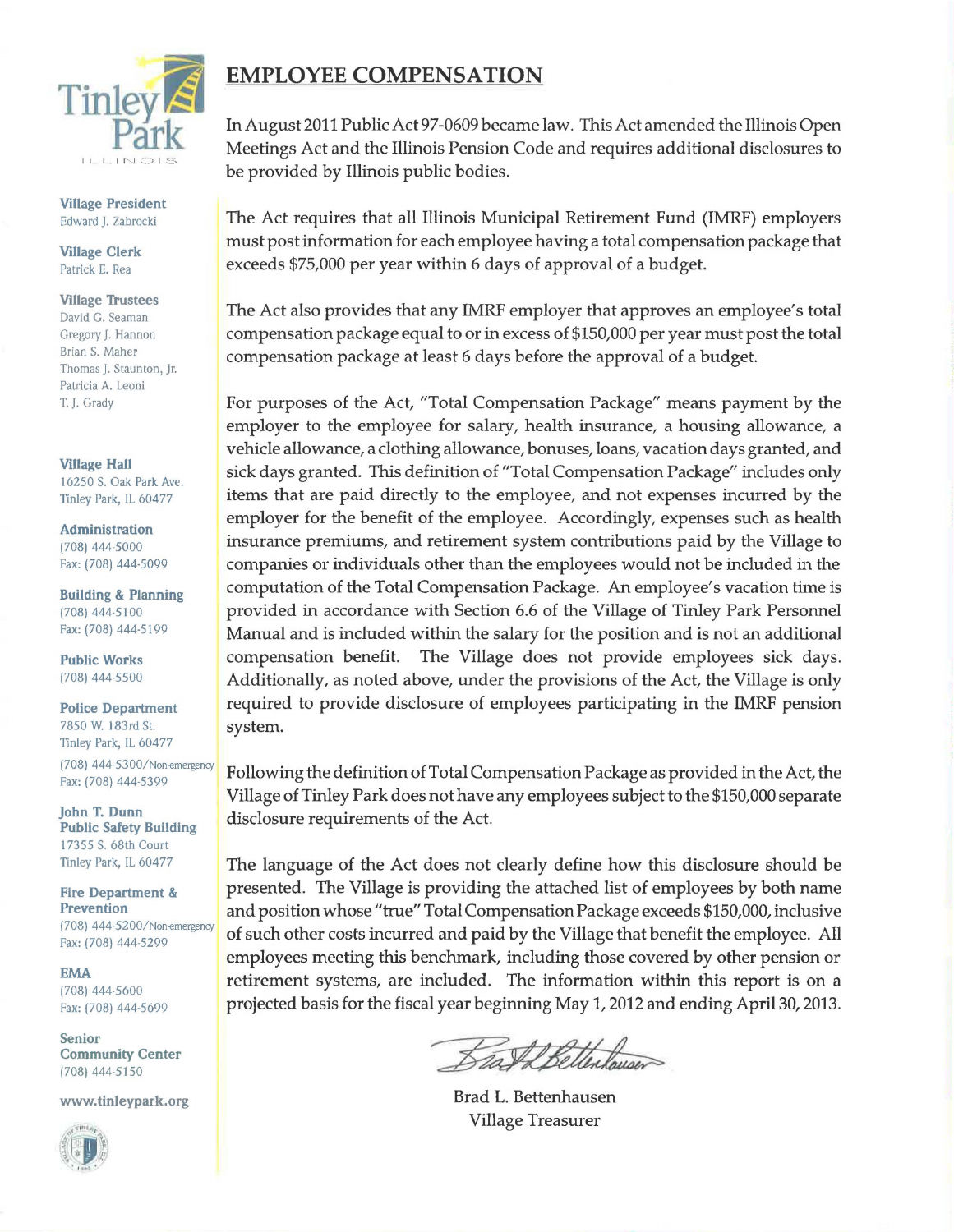|                            |                               |         | Other       | Retirement | Health    | Other           | Total        | Provided           |
|----------------------------|-------------------------------|---------|-------------|------------|-----------|-----------------|--------------|--------------------|
| Name                       | Position                      | Salary  | Comp.       | /Pension   | Insurance | <b>Benefits</b> | Compensation | Vehicle            |
|                            |                               |         |             |            |           |                 |              |                    |
| NIEHAUS, SCOTT             | <b>VILLAGE MANAGER</b>        | 146,896 | 1,260       | 32,076     | 8,900     | 199             | 189,330      | $\pmb{\mathsf{x}}$ |
| NEUBAUER, STEVEN           | POLICE CHIEF                  | 121,155 | 1,120       | 32,077     | 27,097    | 199             | 181,648      | $\pmb{\mathsf{x}}$ |
| VACCARO, STEVEN            | COMMANDER - SUPPORT SERVICES  | 109,067 | 10,594      | 31,386     | 27,046    | 199             | 178,292      | x                  |
| DUNN, KENNETH              | <b>FIRE CHIEF</b>             | 128,523 | 2,340       | 28,332     | 14,799    | 199             | 174,193      | $\pmb{\mathsf{x}}$ |
| <b>BUTLER, CHRISTOPHER</b> | SERGEANT                      | 99,715  | 11,295      | 29,098     | 28,205    | 199             | 168,513      | x                  |
| PERSHA, DARREN             | <b>SERGEANT</b>               | 99,715  | 11,295      | 29,098     | 28,124    | 199             | 168,432      | $\pmb{\mathsf{x}}$ |
| DEVINE, WILLIAM            | <b>SERGEANT</b>               | 99,715  | 11,295      | 29,098     | 28,124    | 199             | 168,432      | $\pmb{\mathsf{x}}$ |
| BETTENHAUSEN, BRAD         | TREASURER/FINANCE DIRECTOR    | 128,475 | 2,340       | 28,321     | 8,875     | 199             | 168,211      |                    |
| WORKOWSKI, KEVIN           | ASST DIR PUBLIC WORKS         | 112,363 | 2,340       | 24,833     | 27,127    | 199             | 166,862      | $\pmb{\mathsf{x}}$ |
| MC CAIN, PATRICK           | COMMANDER - ADMINISTRATION    | 109,067 | 8,434       | 30,814     | 17,481    | 199             | 165,995      | x                  |
| SCHEPERS, DALE             | DIRECTOR-PUBLIC WORKS         | 119,338 | 720         | 28,493     | 14,799    | 199             | 163,548      | $\pmb{\mathsf{x}}$ |
| <b>FARICELLI, CHARLES</b>  | <b>SERGEANT</b>               | 99,715  | 10,575      | 28,907     | 23,121    | 199             | 162,518      | x                  |
| POPP, JONATHAN             | <b>SERGEANT</b>               | 99,715  | 11,295      | 29,098     | 18,932    | 199             | 159,239      | $\pmb{\mathsf{x}}$ |
| CAMPBELL, RICHARD          | <b>SERGEANT</b>               | 99,715  | 11,295      | 29,098     | 18,881    | 199             | 159,188      | $\pmb{\mathsf{x}}$ |
| HUGHES, TIMOTHY            | FACILITY/FLEET SUPERINTENDENT | 104,302 | 2,340       | 23,088     | 27,127    | 199             | 157,056      | $\pmb{\mathsf{x}}$ |
| SCHULTZ, KEVIN             | <b>SERGEANT</b>               | 99,715  | 12,015      | 27,683     | 15,533    | 199             | 155,144      | $\pmb{\mathsf{x}}$ |
| <b>MERTENS, MICHAEL</b>    | ASST. VILLAGE MANAGER         | 115,803 | 1,260       | 25,344     | 8,900     | 199             | 151,505      | x                  |
| SULLIVAN, KEITH            | SERGEANT                      | 87,818  | 10,185      | 24,251     | 28,124    | 199             | 150,577      | $\pmb{\mathsf{x}}$ |
| <b>BOLING, JOHN</b>        | PATROL OFFICER - INVESTIGATOR | 83,096  | 12,995      | 25,123     | 28,124    | 199             | 149,537      | $\pmb{\mathsf{x}}$ |
| TENCZA, STANLEY            | PATROL OFFICER - TAC UNIT     | 83,096  | 11,555      | 24,742     | 28,124    | 199             | 147,716      | $\pmb{\mathsf{x}}$ |
| VIOLETTO, JR, RAYMOND      | PATROL OFFICER - INVESTIGATOR | 83,096  | 11,315      | 24,678     | 28,124    | 199             | 147,412      | $\pmb{\mathsf{x}}$ |
| MASON, LORILEI             | SERGEANT - INVESTIGATIONS     | 99,715  | 9,375       | 28,590     | 9,215     | 199             | 147,094      | $\pmb{\mathsf{x}}$ |
| DAJANI, OSAMAH             | PATROL OFFICER                | 83,096  | 10,835      | 24,551     | 28,124    | 199             | 146,805      | x                  |
| DIORIO, BOB                | PATROL OFFICER - CANINE       | 83,096  | 10,835      | 24,551     | 28,124    | 199             | 146,805      | x                  |
| BALZANTO, JR, ANTHONY      | PATROL OFFICER - INVESTIGATOR | 83,096  | 10,595      | 24,488     | 28,124    | 199             | 146,502      | $\pmb{\mathsf{x}}$ |
| MC MAHON, MICHAEL          | PATROL OFFICER - INVESTIGATOR | 83,096  | 11,555      | 23,413     | 28,124    | 199             | 146,387      | $\pmb{\mathsf{x}}$ |
| <b>BATSCH, WILLIAM</b>     | PATROL OFFICER                | 83,096  | 10,275      | 24,432     | 28,205    | 199             | 146,207      | $\pmb{\mathsf{x}}$ |
| JARDINE, JEFFREY           | PATROL OFFICER                | 83,096  | 10,275      | 24,432     | 28,205    | 199             | 146,207      | x                  |
| HEIM, SCOTT                | PATROL OFFICER - DARE         | 83,096  | 10,275      | 24,432     | 28,124    | 199             | 146,126      | x                  |
| O'HERN, MICHAEL            | PATROL OFFICER                | 83,096  | 10,275      | 24,432     | 28,124    | 199             | 146,126      | $\boldsymbol{x}$   |
| CONNOLLY, AMY              | DIRECTOR-PLANNING             | 96,921  | 480         | 21,087     | 27,046    | 199             | 145,734      | $\pmb{\mathsf{x}}$ |
| <b>BORAK, KELLY</b>        | STREET SUPERINTENDENT         | 104,302 | 720         | 22,737     | 17,532    | 199             | 145,490      | $\pmb{\mathsf{x}}$ |
| ROCKAITIS, RANDALL         | PATROL OFFICER                | 83,096  | 9,555       | 24,242     | 28,205    | 199             | 145,297      | $\pmb{\mathsf{x}}$ |
| CAPPOS, THOMAS             | PATROL OFFICER                | 83,096  | 9,555       | 24,242     | 28,124    | 199             | 145,216      | x                  |
| LUKE, TIMOTHY              | PATROL OFFICER                | 83,096  | 9,315       | 24,178     | 28,124    | 199             | 144,912      | $\pmb{\mathsf{x}}$ |
| DUBISH, PERRY              | PATROL OFFICER                | 83,096  | 9,315       | 24,178     | 28,124    | 199             | 144,912      | $\pmb{\mathsf{x}}$ |
| ROBERTS, STEVEN            | PATROL OFFICER                | 83,096  | 8,985       | 24,091     | 28,205    | 199             | 144,576      | $\pmb{\mathsf{x}}$ |
| LONDON, SONNY              | PATROL OFFICER                | 83,096  | 8,835       | 24,051     | 28,124    | 199             | 144,305      | $\pmb{\mathsf{x}}$ |
| COSSIDENTE, JEFFREY        | FOREMAN/WATER DEPARTMENT      | 95,388  | 720         | 20,807     | 27,127    | 199             | 144,242      |                    |
| DORIAN, DAVID              | PATROL OFFICER                | 83,096  | 8,355       | 23,924     | 28,205    | 199             | 143,779      | x                  |
| FABISZAK, MARK             | PATROL OFFICER - ADMIN ASST   | 83,096  | 8,355       | 23,924     | 28,124    | 199             | 143,698      | $\pmb{\mathsf{x}}$ |
| UNFILLED,                  | WATER & SEWER SUPERINTENDENT  | 95,000  | $\mathbf 0$ | 20,568     | 27,127    | 199             | 142,894      |                    |
| PULCHINSKI, DUANE          | PATROL OFFICER                | 83,096  | 10,845      | 24,583     | 23,121    | 199             | 141,844      | $\boldsymbol{x}$   |
| CARLIN, CHANTAL            | SUPERVISOR-TELECOMMUNICATIONS | 91,222  | 2,790       | 20,284     | 27,046    | 199             | 141,541      |                    |
| MONTALBANO, BURTON         | PATROL OFFICER                | 83,096  | 10,275      | 24,432     | 23,121    | 199             | 141,123      | $\pmb{\mathsf{x}}$ |
| RINGHOFER, WILLIAM         | PATROL OFFICER                | 83,096  | 10,275      | 24,432     | 23,121    | 199             | 141,123      | $\pmb{\mathsf{x}}$ |
| WALKER, DAVID              | PATROL OFFICER                | 83,096  | 10,275      | 24,432     | 23,121    | 199             | 141,123      | $\pmb{\mathsf{x}}$ |
| BAKER, IVAN                | DIR. OF ECONOMIC DEVELOPMENT  | 102,852 | 720         | 22,423     | 14,799    | 199             | 140,993      | $\pmb{\mathsf{x}}$ |
| ST. JOHN, PATRICK          | PATROL OFFICER                | 83,096  | 9,825       | 24,313     | 23,121    | 199             | 140,554      | x                  |
| HILL, KENNETH              | PATROL OFFICER                | 83,096  | 9,705       | 24,281     | 23,121    | 199             | 140,402      | $\boldsymbol{x}$   |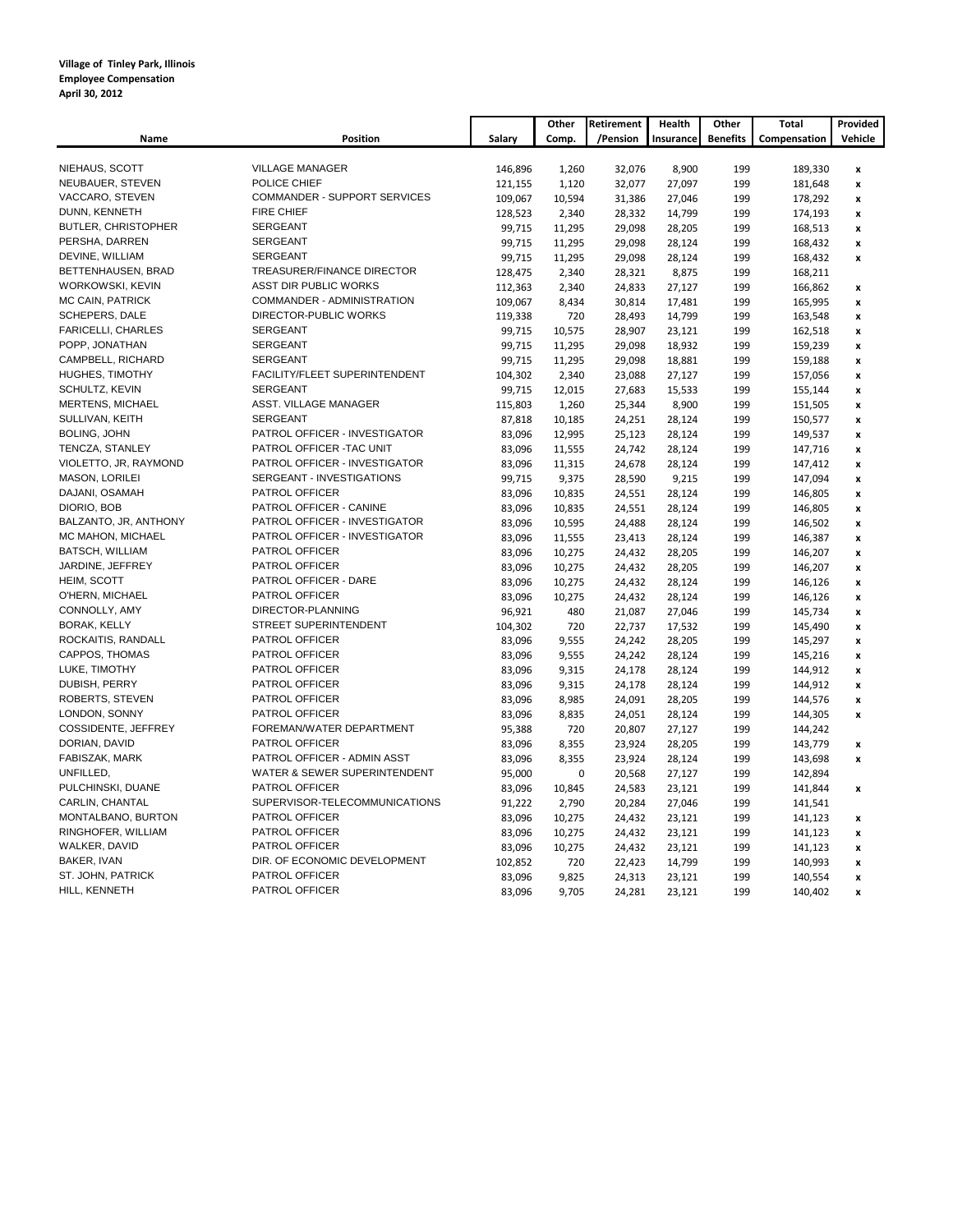|                                      |                                           |                  | Other          | Retirement       | Health          | Other           | <b>Total</b>       | Provided           |
|--------------------------------------|-------------------------------------------|------------------|----------------|------------------|-----------------|-----------------|--------------------|--------------------|
| Name                                 | Position                                  | Salary           | Comp.          | /Pension         | Insurance       | <b>Benefits</b> | Compensation       | Vehicle            |
|                                      |                                           |                  |                |                  |                 |                 |                    |                    |
| SCHMECKPEPER, GREGORY                | PATROL OFFICER                            | 83,096           | 9,555          | 24,242           | 23,121          | 199             | 140,213            | x                  |
| HORBACZEWSKI, KEVIN                  | PATROL OFFICER                            | 83,096           | 8,835          | 24,051           | 23,121          | 199             | 139,302            | x                  |
| RIORDAN, DANIEL                      | SENIOR FIRE INSPECTOR F-2                 | 88,587           | 3,240          | 19,881           | 27,127          | 199             | 139,034            | x                  |
| HORAN, PATRICK                       | HUMAN RESOURCE DIRECTOR<br>PATROL OFFICER | 89,953           | 1,800          | 19,864           | 27,046          | 199             | 138,862            |                    |
| ADAMSKI, RICHARD<br>MC NEELY, DONALD | <b>BUILDING COMMISSIONER</b>              | 83,096           | 9,555          | 24,242           | 21,642          | 199             | 138,734            | x                  |
| POULOS, TIMOTHY                      | PATROL OFFICER                            | 88,655           | 2,340          | 19,700           | 27,097          | 199             | 137,992            | x                  |
| DWYER, DOUGLAS                       | PATROL OFFICER                            | 83,096           | 10,835         | 24,551           | 18,881          | 199             | 137,562            | x                  |
| <b>GRABS, WILLIAM</b>                | PATROL OFFICER                            | 77,979           | 8,381          | 22,578           | 28,124          | 199             | 137,262            | x                  |
| VEGA JR., JOSE                       | PATROL OFFICER                            | 83,096           | 6,915          | 23,543           | 23,121          | 199             | 136,874            | x                  |
| TRINIDAD, HEATHER                    | PATROL OFFICER - SCHOOL RES.              | 83,096           | 6,915          | 23,543           | 23,121          | 199             | 136,874            | x                  |
| <b>BISHOP, BRYAN</b>                 | PATROL OFFICER                            | 83,096           | 10,835         | 24,551           | 18,143          | 199             | 136,824            | x                  |
| SHERVINO, ROBERT                     | PATROL OFFICER                            | 83,096           | 9,555          | 24,242           | 18,932          | 199             | 136,023            | x                  |
| ROSILLO, RUDY                        | PATROL OFFICER                            | 83,096           | 9,555          | 24,242           | 18,143          | 199<br>199      | 135,235            | x                  |
| <b>BROWN, MICHAEL</b>                | PATROL OFFICER                            | 83,096           | 8,835          | 24,051           | 18,881          |                 | 135,062            | x                  |
| QUINN, JIMMY                         | FOREMAN-STREET                            | 83,096           | 8,355          | 23,924           | 18,143          | 199             | 133,717            | $\pmb{\mathsf{x}}$ |
| TILTON, STEVEN                       | ASST. VILLAGE MANAGER ADMIN               | 89,907           | 720            | 19,621           | 21,973          | 199             | 132,420            |                    |
| QUINN, DANNY                         | <b>HEAD MECHANIC</b>                      | 99,892<br>84,709 | 720<br>720     | 21,782           | 8,900           | 199             | 131,493            | x                  |
| URBANSKI, JOHN                       | FOREMAN-ELECTRIC                          |                  | 5,941          | 18,495           | 27,046          | 199             | 131,170            |                    |
| DOBYNS, MARY                         | <b>FOREMAN</b>                            | 83,096           |                | 23,286           | 18,143          | 199<br>199      | 130,665            |                    |
| BORROWDALE, RUSSELL                  | PATROL OFFICER                            | 87,251<br>95,388 | 1,980<br>3,060 | 19,318<br>21,314 | 20,535<br>8,900 | 199             | 129,283            |                    |
| BONAREK, MELISSA                     | PATROL OFFICER                            |                  |                |                  |                 |                 | 128,861            | x                  |
| BONAREK, JOHN                        | PATROL OFFICER                            | 77,979           | 8,381          | 22,578           | 18,143          | 199             | 127,281            | $\pmb{\mathsf{x}}$ |
| STOINER, JASON                       | PATROL OFFICER - INVESTIGATOR             | 77,979           | 8,101<br>9,635 | 22,504           | 18,143<br>9,215 | 199<br>199      | 126,927<br>126,378 | x                  |
| KIEDAISCH, DELYNN                    | PATROL OFFICER                            | 83,096<br>83,096 | 9,555          | 24,234<br>24,242 | 9,239           | 199             | 126,330            | x<br>x             |
| HASAN, FADI                          | PATROL OFFICER                            | 83,096           | 9,555          |                  | 9,215           | 199             |                    |                    |
| ZYLKA, MATTHEW                       | PATROL OFFICER                            |                  |                | 24,242           |                 |                 | 126,306            | x                  |
| DINASO, JOSEPH                       | PATROL OFFICER                            | 83,096<br>83,096 | 8,835<br>8,835 | 24,051<br>24,051 | 9,215<br>9,215  | 199<br>199      | 125,395<br>125,395 | x                  |
| WOOD, BRIAN                          | PATROL OFFICER                            | 83,096           | 8,835          | 24,051           | 9,215           | 199             | 125,395            | x                  |
| SCHMIDT, DAVID                       | PATROL OFFICER                            | 83,096           | 8,835          | 24,051           | 9,215           | 199             | 125,395            | x<br>x             |
| <b>KROTSER, BRIAN</b>                | <b>PATROL OFFICER</b>                     | 83,096           | 8,115          | 23,861           | 9,215           | 199             | 124,485            | x                  |
| SZYMUSIAK, BRYAN                     | <b>PATROL OFFICER</b>                     | 83,096           | 9,555          | 24,242           | 7,260           | 199             | 124,351            | x                  |
| SKORNIAK, AMY                        | PATROL OFFICER                            | 77,979           | 5,941          | 21,933           | 18,143          | 199             | 124,195            | x                  |
| TRINIDAD, ANTHONY                    | PATROL OFFICER                            | 83,096           | 7,395          | 23,670           | 9,215           | 199             | 123,574            | x                  |
| LODE, GENE                           | INSPECTOR-PLUMBING                        | 77,126           | 810            | 16,873           | 27,046          | 199             | 122,055            |                    |
| GIBSON, RUTH                         | SENIOR ACCOUNTANT                         | 83,425           | 720            | 18,217           | 18,216          | 199             | 120,777            |                    |
| <b>GROSSI, STEVEN</b>                | MAINTENANCE MAN                           | 74,158           | 2,585          | 16,549           | 27,127          | 199             | 120,619            |                    |
| STRZELCZYK, KENNETH                  | MAINTENANCE MAN                           | 74,158           | 2,225          | 16,471           | 27,127          | 199             | 120,181            |                    |
| <b>BARDEN, TROY</b>                  | <b>PATROL OFFICER</b>                     | 77,979           | 7,941          | 22,462           | 9,239           | 199             | 117,820            | x                  |
| BUDWASH, SANDRA                      | SENIOR ACCOUNTANT                         | 80,991           | 720            | 17,690           | 18,216          | 199             | 117,817            |                    |
| SOGA, RICHARD                        | MAINTENANCE MAN                           | 74,158           | 4,205          | 16,900           | 21,973          | 199             | 117,435            |                    |
| MC GINNIS, WALTER                    | MAINTENANCE MAN                           | 74,158           | 3,725          | 16,796           | 21,973          | 199             | 116,852            |                    |
| CZUCHRA, DERRICK                     | MAINTENANCE MAN                           | 74,158           | 3,725          | 16,796           | 21,973          | 199             | 116,852            |                    |
| BORROWDALE, BETTY                    | OFFICE MANAGER-POLICE                     | 76,295           | 3,780          | 17,336           | 18,216          | 199             | 115,826            |                    |
| WYLETA, ROBERT                       | MAINTENANCE MAN                           | 74,158           | 2,765          | 16,588           | 21,973          | 199             | 115,684            |                    |
| <b>KORTUM, LISA</b>                  | LEAD TELECOMMUNICATOR                     | 65,811           | 6,474          | 15,580           | 27,046          | 199             | 115,111            |                    |
| <b>BRUNING, LOUISE</b>               | ADMINISTRATIVE ASST TO MAYOR              | 79,779           | 2,340          | 17,779           | 14,799          | 199             | 114,896            |                    |
| ROMANOW, JACLYN                      | TELECOMMUNICATOR - ADMIN ASST             | 62,026           | 10,456         | 14,760           | 27,127          | 199             | 114,569            |                    |
| UNFILLED,                            | PATROL OFFICER                            | 60,403           | 6,751          | 17,498           | 28,124          | 199             | 112,975            |                    |
| UNFILLED,                            | PATROL OFFICER                            | 60,403           | 6,751          | 17,498           | 28,124          | 199             | 112,975            |                    |
|                                      |                                           |                  |                |                  |                 |                 |                    |                    |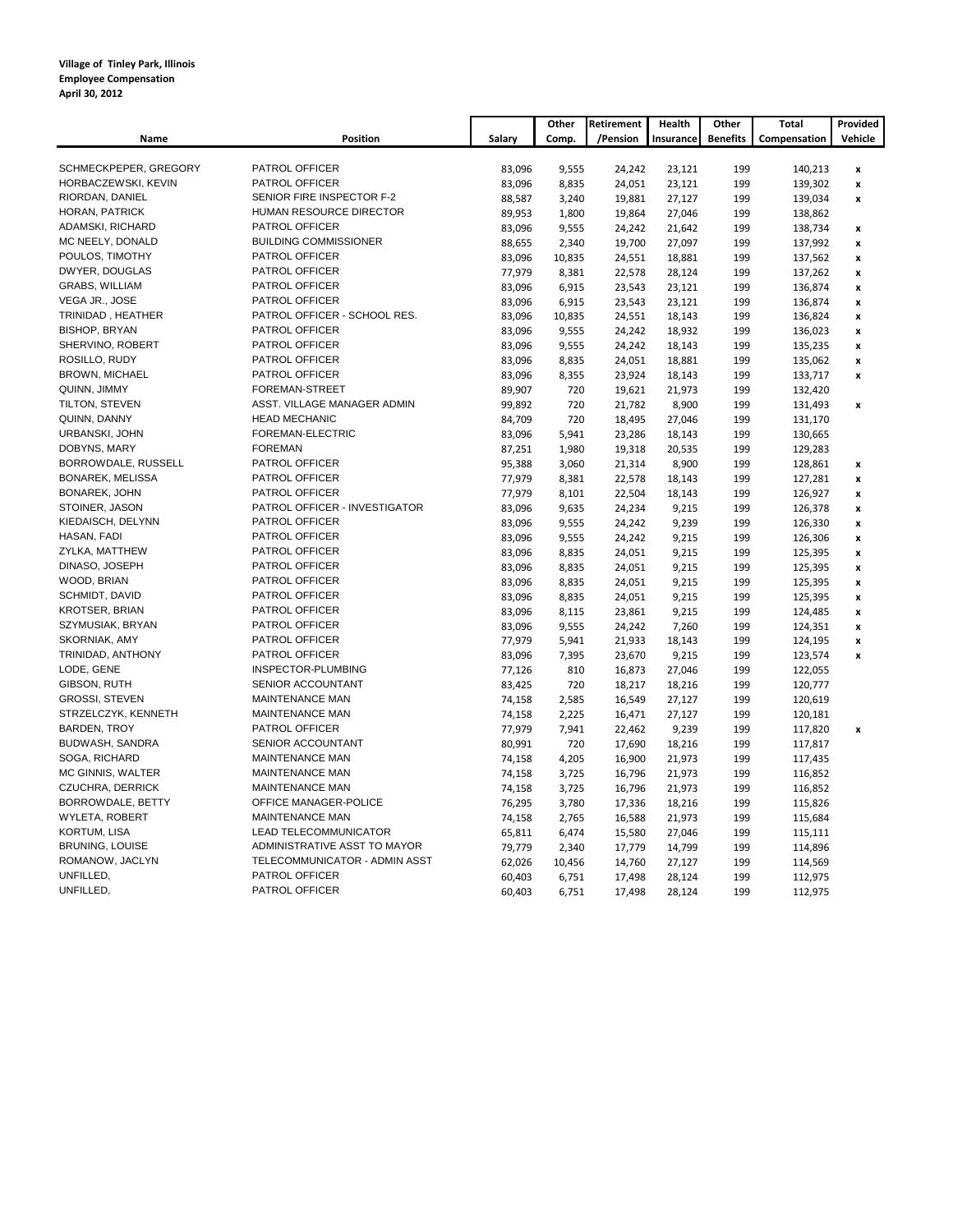|                          |                                 |        | Other | Retirement | Health    | Other           | Total        | Provided         |
|--------------------------|---------------------------------|--------|-------|------------|-----------|-----------------|--------------|------------------|
| Name                     | <b>Position</b>                 | Salary | Comp. | /Pension   | Insurance | <b>Benefits</b> | Compensation | Vehicle          |
|                          |                                 |        |       |            |           |                 |              |                  |
| KELLY, KEVIN             | <b>MAINTENANCE MAN</b>          | 74,158 | 2,765 | 16,588     | 18,216    | 199             | 111,927      |                  |
| SENESE, GENE             | <b>MECHANIC</b>                 | 75,608 | 1,145 | 16,551     | 18,267    | 199             | 111,770      |                  |
| BACHMAN, JONATHAN        | MAINTENANCE MAN                 | 74,158 | 2,765 | 16,588     | 17,481    | 199             | 111,192      |                  |
| CLEMMER, STEVEN          | <b>COMPUTER TECHNICIAN</b>      | 74,123 | 1,395 | 16,350     | 17,562    | 199             | 109,629      |                  |
| GODETTE, LAURA           | <b>DEPUTY CLERK</b>             | 66,812 | 570   | 14,588     | 27,046    | 199             | 109,215      |                  |
| JOHNSON, GREGORY         | MAINTENANCE WORKER              | 64,558 | 2,765 | 14,510     | 27,127    | 199             | 109,158      |                  |
| CONDON, JEANNE           | ADMINISTRATIVE ASST TO BOARD    | 79,779 | 2,340 | 17,779     | 8,900     | 199             | 108,997      |                  |
| MALESKI, DENNIS          | COMPUTER TECHNICIAN             | 66,275 | 720   | 14,504     | 27,097    | 199             | 108,795      |                  |
| GALATI, DAVID            | MAINTENANCE WORKER              | 64,062 | 2,585 | 14,364     | 27,127    | 199             | 108,337      |                  |
| YOUNG, MARTIN            | MAINTENANCE WORKER              | 64,558 | 1,685 | 14,276     | 27,127    | 199             | 107,845      |                  |
| SCHOLZ, ANDREW           | MAINTENANCE WORKER              | 64,062 | 1,145 | 14,052     | 28,205    | 199             | 107,663      |                  |
| <b>BRAZITIS, NICOLE</b>  | TELECOMMUNICATOR                | 62,026 | 3,794 | 14,180     | 27,046    | 199             | 107,245      |                  |
| LORENZEN, ALLEN          | MAINTENANCE WORKER              | 64,062 | 1,145 | 14,052     | 27,046    | 199             | 106,504      |                  |
| HARVEY, KEITH            | MAINTENANCE WORKER              | 64,062 | 1,145 | 14,052     | 27,046    | 199             | 106,504      |                  |
| NICE, LARRY              | MAINTENANCE WORKER              | 64,558 | 2,765 | 14,510     | 21,973    | 199             | 104,004      |                  |
| FLOWERS, JANE            | LEAD TELECOMMUNICATOR           | 65,811 | 5,034 | 15,269     | 17,532    | 199             | 103,845      |                  |
| LAPHEN, MORRIS           | <b>MAINTENANCE WORKER</b>       | 61,862 | 1,145 | 13,575     | 27,046    | 199             | 103,828      |                  |
| MITTELMAN, JONATHAN      | PATROL OFFICER                  | 60,403 | 6,751 | 17,498     | 18,881    | 199             | 103,732      | x                |
| JENNINGS, PETERSON       | PATROL OFFICER                  | 60,403 | 6,751 | 17,498     | 18,881    | 199             | 103,732      | x                |
| SCHOLZ, EILEEN           | SENIOR ACCOUNTANT               | 83,425 | 1,656 | 18,420     | 0         | 199             | 103,700      |                  |
| YOUPEL, GEORGE           | MAINTENANCE WORKER              | 64,062 | 1,685 | 14,169     | 23,121    | 199             | 103,236      |                  |
| EMMETT, MICHAEL          | MAINTENANCE MAN                 | 74,158 | 2,765 | 16,588     | 9,239     | 199             | 102,949      |                  |
| OOMS, DAVID              | <b>MAINTENANCE MAN</b>          | 74,158 | 2,765 | 16,588     | 8,900     | 199             | 102,610      |                  |
| LORENDO, STEVE           | FIRE INSPECTOR I                | 66,435 | 720   | 14,539     | 20,535    | 199             | 102,428      | x                |
| CHAMBERS, MICHAEL        | INSPECTOR-ELECTRICAL            | 61,651 | 60    | 13,360     | 27,127    | 199             | 102,398      |                  |
| RAINS, SCOTT             | PATROL OFFICER                  | 68,661 | 4,788 | 19,163     | 9,296     | 199             | 102,106      | x                |
| BAKER, LAURA             | PATROL OFFICER - CALEA          | 64,376 | 6,948 | 18,601     | 9,215     | 199             | 99,338       | x                |
| CASPER, CATHERINE        | TELECOMMUNICATOR-911            | 62,026 | 4,334 | 14,297     | 18,267    | 199             | 99,123       |                  |
| HAWK, KENNETH            | TELECOMMUNICATOR-911            | 62,026 | 4,334 | 14,297     | 18,216    | 199             | 99,072       |                  |
| STALEY, JENNIFER         | LEAD TELECOMMUNICATOR           | 61,069 | 5,832 | 14,414     | 17,481    | 199             | 98,995       |                  |
| KOWSKI, MICHAEL          | PLANNER II                      | 64,838 | 720   | 14,193     | 18,267    | 199             | 98,218       |                  |
| BETTENHAUSEN, BRENT      | MAINTENANCE WORKER              | 64,398 | 1,685 | 14,241     | 17,562    | 199             | 98,085       |                  |
| MC DONNELL, TASHA        | TELECOMMUNICATOR                | 62,026 | 3,794 | 14,180     | 17,562    | 199             | 97,761       |                  |
| SPOSATO, MICHAEL         | MAINTENANCE WORKER              | 64,062 | 1,145 | 14,052     | 18,267    | 199             | 97,725       |                  |
| ZAMZOW, ROBERT           | <b>HEALTH INSPECTOR</b>         | 62,026 | 720   | 13,584     | 18,216    | 199             | 94,745       |                  |
| GAWRON, SEAN             | PATROL OFFICER                  | 60,403 | 6,751 | 17,498     | 9,296     | 199             | 94,146       | x                |
| <b>VLACHOS, NICHOLAS</b> | PATROL OFFICER                  | 60,403 | 6,751 | 17,498     | 9,296     | 199             | 94,146       | x                |
| DAVISSON, ROGER          | PATROL OFFICER                  | 60,403 | 6,751 | 17,498     | 9,215     | 199             | 94,065       | x                |
| MONDT, FREDERICK         | PATROL OFFICER                  | 60,403 | 6,751 | 17,498     | 9,215     | 199             | 94,065       | $\boldsymbol{x}$ |
| DOBNER, JOHN             | CODE ENFORCEMENT COMMISSIONER   | 63,190 | 1,800 | 14,070     | 14,799    | 199             | 94,059       |                  |
| WOOD, SCOTT              | MAINTENANCE WORKER              | 53,061 | 1,625 | 11,774     | 27,046    | 199             | 93,705       |                  |
| COUCH, WILLIAM           | <b>MECHANIC</b>                 | 60,710 | 1,055 | 13,306     | 18,267    | 199             | 93,537       |                  |
| <b>BRAUN, WALTER</b>     | MAINTENANCE WORKER              | 53,061 | 1,145 | 11,670     | 27,127    | 199             | 93,202       |                  |
| WAISHWELL, JOHN          | MAINTENANCE WORKER              | 53,061 | 1,145 | 11,670     | 27,046    | 199             | 93,121       |                  |
| MC CAHILL, MARY          | CLERK MATRON - FULL TIME        | 47,011 | 5,229 | 11,310     | 27,127    | 199             | 90,876       |                  |
| WATSON, VICTORIA         | <b>TELECOMMUNICATOR</b>         | 62,026 | 4,469 | 14,327     | 8,900     | 199             | 89,920       |                  |
| UNFILLED,                | MAINTENANCE WORKER              | 53,061 | 2,105 | 11,878     | 21,973    | 199             | 89,216       |                  |
| FITZPATRICK, JOSEPH      | MAINTENANCE WORKER              | 53,061 | 2,105 | 11,878     | 21,973    | 199             | 89,216       |                  |
| KAIM, ANTHONY            | MAINTENANCE WORKER              | 64,062 | 1,145 | 14,052     | 8,900     | 199             | 88,358       |                  |
| CALOMINO, BETTY          | <b>CLERK MATRON - FULL TIME</b> | 47,011 | 2,709 | 10,764     | 27,046    | 199             | 87,729       |                  |
| BRUNO, JEANNE            | OFFICE COORDINATOR - BUILDING   | 56,829 | 570   | 12,427     | 17,481    | 199             | 87,506       |                  |
|                          |                                 |        |       |            |           |                 |              |                  |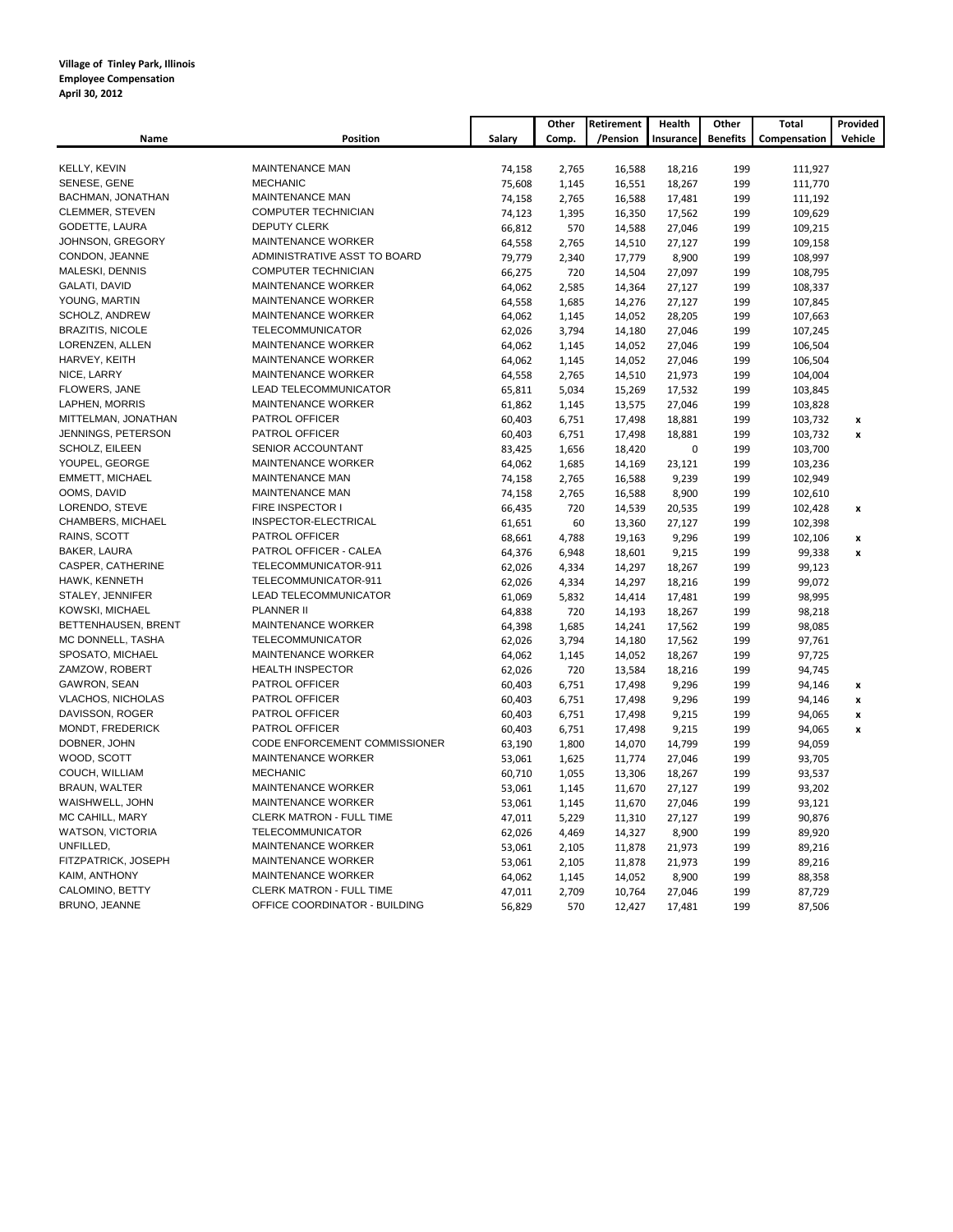|                         |                                  |        | Other        | Retirement | Health      | Other           | Total        | Provided |
|-------------------------|----------------------------------|--------|--------------|------------|-------------|-----------------|--------------|----------|
| Name                    | <b>Position</b>                  | Salary | Comp.        | /Pension   | Insurance   | <b>Benefits</b> | Compensation | Vehicle  |
|                         |                                  |        |              |            |             |                 |              |          |
| SPIEWAK, EDWIN          | <b>MECHANIC</b>                  | 48,597 | 425          | 10,548     | 27,046      | 199             | 86,815       |          |
| KONRATH, ROXANNE        | <b>SECRETARY</b>                 | 49,886 | 2,340        | 11,307     | 21,973      | 199             | 85,705       |          |
| UNFILLED,               | TELECOMMUNICATOR                 | 45,115 | 2,431        | 10,224     | 27,046      | 199             | 85,016       |          |
| TWOMEY, HEIDI           | <b>GENERAL CLERK TYPIST</b>      | 45,191 | 2,160        | 10,251     | 27,046      | 199             | 84,847       |          |
| CARR, PATRICK           | <b>EMA DIRECTOR</b>              | 69,514 | $\mathbf 0$  | 15,050     | $\mathbf 0$ | $\mathbf 0$     | 84,563       | X        |
| ZABROCKI, EDWARD        | <b>VILLAGE PRESIDENT</b>         | 32,000 | 22,621       | 11,825     | 16,243      | 120             | 82,810       |          |
| MOTZ, MERYLE            | <b>CLERK MATRON - FULL TIME</b>  | 47,011 | 3,811        | 11,003     | 20,535      | 199             | 82,559       |          |
| WAISHWELL, JESSICA      | TELECOMMUNICATOR-911             | 62,026 | 5,270        | 14,500     | $\mathbf 0$ | 199             | 81,995       |          |
| KONRATH, JOHN           | MAINTENANCE WORKER               | 64,062 | 2,329        | 14,308     | $\mathbf 0$ | 199             | 80,898       |          |
| MITCHELL, PHILLIP       | MAINTENANCE WORKER               | 48,660 | 575          | 10,594     | 20,535      | 199             | 80,563       |          |
| <b>GEIGNER, APRIL</b>   | <b>SECRETARY</b>                 | 49,886 | 3,060        | 11,463     | 14,799      | 199             | 79,407       |          |
| SAMARAS, MEGHAN         | <b>SECRETARY</b>                 | 49,886 | 3,060        | 11,463     | 14,799      | 199             | 79,407       |          |
| SEDOROOK, VICTORIA      | CLERK MATRON - FULL TIME         | 47,011 | 2,709        | 10,764     | 17,562      | 199             | 78,245       |          |
| VALLEY, LISA            | <b>GENERAL CLERK/TYPIST</b>      | 38,930 | 2,700        | 9,013      | 27,046      | 199             | 77,888       |          |
| NAVAS, DINA             | <b>CSO - CRIME PREVENTION</b>    | 44,608 | 1,170        | 9,841      | 21,973      | 199             | 77,792       |          |
| MAGALSKI, MARK          | MAINTENANCE WORKER               | 39,858 | 1,145        | 8,812      | 27,046      | 199             | 77,060       |          |
| UNFILLED,               | MAINTENANCE WORKER               | 39,866 | 425          | 8,657      | 27,046      | 199             | 76,194       |          |
| UNFILLED,               | MAINTENANCE WORKER               | 39,866 | 425          | 8,657      | 27,046      | 199             | 76,194       |          |
| PIGNATIELLO, TERRI      | OFFICER COORDINATOR-PUBLIC WORKS | 52,749 | 2,340        | 11,927     | 8,926       | 199             | 76,140       |          |
| SAUTTER, SHARON         | <b>GENERAL CLERK TYPIST</b>      | 45,191 | 1,800        | 10,173     | 18,216      | 199             | 75,579       |          |
| <b>GABRIEL, GERRY</b>   | <b>GENERAL CLERK TYPIST</b>      | 45,191 | 1,260        | 10,057     | 18,267      | 199             | 74,973       |          |
| FLOWERS, CLAUDETTE      | <b>GENERAL CLERK TYPIST</b>      | 45,191 | 1,860        | 10,094     | 17,481      | 199             | 74,824       |          |
| STAPLETON, MICHAEL      | TELECOMMUNICATOR                 | 44,346 | 2,397        | 10,050     | 17,481      | 199             | 74,473       |          |
| <b>BOLING, RYAN</b>     | COMPUTER TECHNICIAN              | 55,001 | $\mathbf 0$  | 11,908     | 6,973       | 199             | 74,081       |          |
| YURKO, PAMELA           | MIDNIGHT RECORDS CLERK           | 51,896 | 1,260        | 11,508     | 8,900       | 199             | 73,763       |          |
| KEATING, EILEEN         | <b>GENERAL CLERK TYPIST</b>      | 37,510 | 420          | 8,212      | 27,127      | 199             | 73,468       |          |
| PANFIL, MATTHEW         | PLANNER I                        | 52,520 | 0            | 11,371     | 8,875       | 199             | 72,965       |          |
| HEED, LYNN              | <b>GENERAL CLERK TYPIST</b>      | 45,191 | 1,260        | 10,057     | 14,799      | 199             | 71,505       |          |
| UNFILLED,               | TOOL/INVENTORY ATTENDANT         | 32,704 | 425          | 7,107      | 27,127      | 199             | 67,562       |          |
| MAHER, MICHAEL          | MAINTENANCE WORKER               | 39,865 | 425          | 8,657      | 17,562      | 199             | 66,709       |          |
| MC CLELLAN, JOSEPH      | MAINTENANCE WORKER               | 39,865 | 425          | 8,657      | 17,481      | 199             | 66,628       |          |
| <b>BILKA, STEVEN</b>    | <b>TELECOMMUNICATOR</b>          | 44,346 | 2,326        | 10,035     | 8,926       | 199             | 65,832       |          |
| FRAMKE, DONNA           | <b>MARKETING DIRECTOR</b>        | 51,558 | $\mathbf 0$  | 11,162     | $\mathbf 0$ | $\mathbf 0$     | 62,720       |          |
| DONAHUE, NANCY          | <b>CLERK MATRON - FULL TIME</b>  |        |              |            | 0           | 199             |              |          |
| KARCZEWSKI, KENNETH     | CSO - CRIME FREE HOUSING         | 47,011 | 3,645<br>450 | 10,967     |             | 199             | 61,821       |          |
| BAYER, AMELIA           | ACCOUNTANT - PART TIME           | 35,672 |              | 7,751      | 17,562      |                 | 61,634       |          |
|                         | HUMAN RESOURCES ASSISTANT        | 50,092 | $\mathbf 0$  | 10,845     | $\mathbf 0$ | $\mathbf 0$     | 60,936       |          |
| MAIOLO, DENISE          | <b>GENERAL CLERK/TYPIST</b>      | 50,092 | $\pmb{0}$    | 10,845     | $\mathbf 0$ | $\mathbf 0$     | 60,936       |          |
| BRESCIA, AVA            |                                  | 45,191 | 2,916        | 10,415     | $\mathbf 0$ | 199             | 58,720       |          |
| CHOJNACKI, THERESE      | <b>GENERAL CLERK TYPIST</b>      | 38,930 | 720          | 8,584      | 8,900       | 199             | 57,333       |          |
| NABZDYK, JUDY           | <b>GENERAL CLERK TYPIST</b>      | 37,510 | 330          | 8,192      | 8,875       | 199             | 55,107       |          |
| MONDRY, LYNN            | UTILITY BILLING TECHNICIAN       | 43,289 | 1,656        | 9,731      | $\mathbf 0$ | 199             | 54,874       |          |
| FIGLIULO, MARTIN        | <b>CSO - PARKING ENFORCEMENT</b> | 35,672 | 225          | 7,737      | 9,134       | 159             | 52,927       |          |
| REA, PATRICK            | <b>VILLAGE CLERK</b>             | 22,000 | 20,289       | 9,156      | $\mathbf 0$ | 199             | 51,643       |          |
| BORCHERDING, BRIAN      | MAINTENANCE WORKER               | 39,865 | 1,361        | 8,860      | $\mathbf 0$ | 199             | 50,285       |          |
| <b>BRUNING, RONALD</b>  | ZONING ADMINISTRATOR             | 36,130 | 0            | 7,822      | $\mathbf 0$ | $\mathbf 0$     | 43,952       |          |
| <b>WIENCEK, LEONARD</b> | ECONOMIC DEVELOPMNT SPECIALIST   | 36,049 | $\pmb{0}$    | 7,805      | $\mathbf 0$ | $\mathbf 0$     | 43,854       |          |
| <b>BUSZ, SUSAN</b>      | ACCOUNTING TECHNICIAN            | 35,240 | 0            | 7,630      | 0           | 0               | 42,870       |          |
| TESSMANN, KIMBERLY      | CSO - ANIMAL CONTROL PART-TIME   | 34,180 | 225          | 7,414      | $\Omega$    | 0               | 41,818       |          |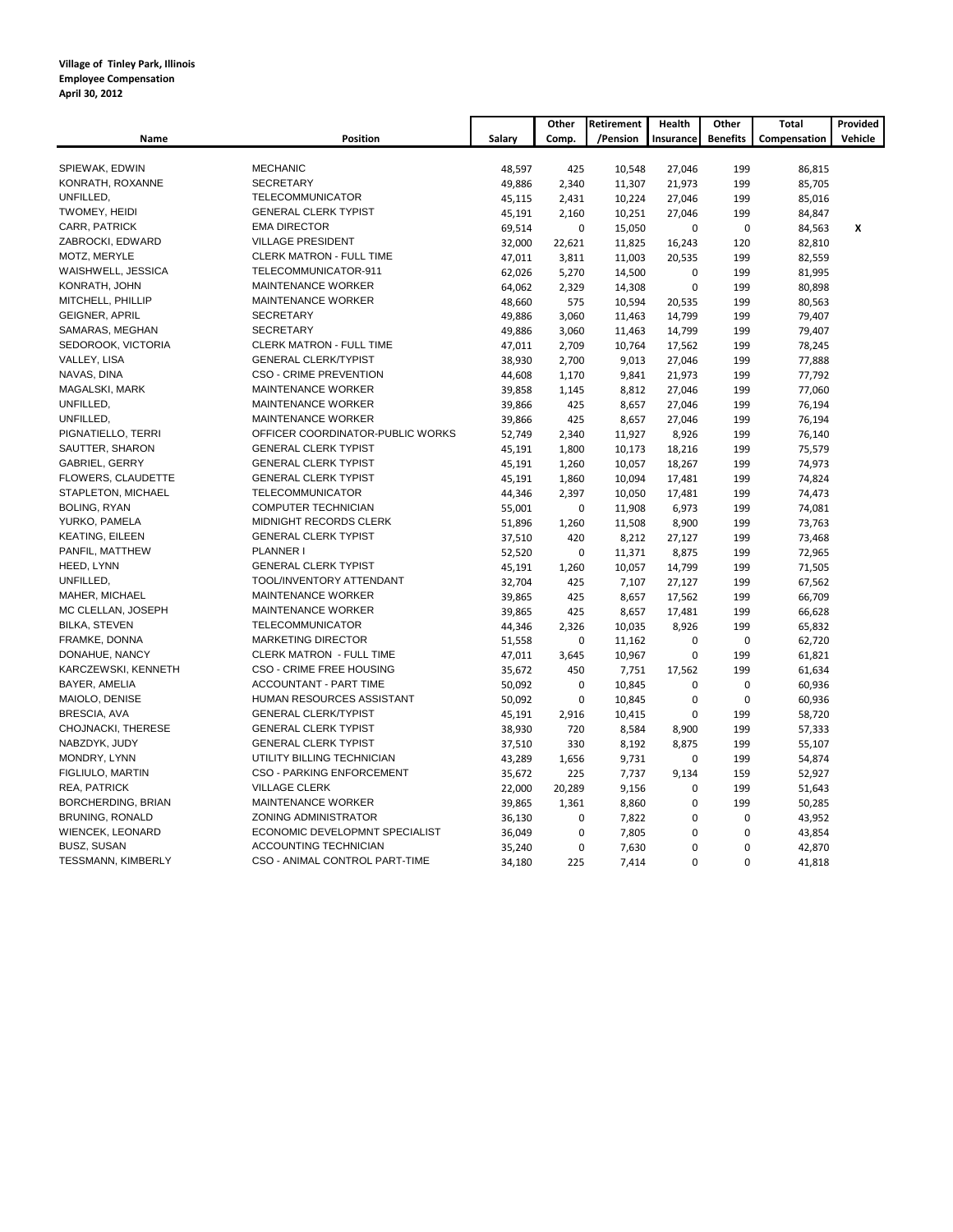|                        |                                      |        | Other       | Retirement | Health      | Other           | <b>Total</b> | Provided |
|------------------------|--------------------------------------|--------|-------------|------------|-------------|-----------------|--------------|----------|
| Name                   | <b>Position</b>                      | Salary | Comp.       | /Pension   | Insurance   | <b>Benefits</b> | Compensation | Vehicle  |
|                        |                                      |        |             |            |             |                 |              |          |
| UNFILLED,              | <b>CSO - PARKING ENFORCEMENT</b>     | 17,836 | 225         | 3,875      | 13,549      | 159             | 35,645       |          |
| SANCHEZ, VICKI         | SPECIAL EVENTS COORDINATOR           | 28,847 | $\pmb{0}$   | 6,245      | $\mathbf 0$ | $\pmb{0}$       | 35,092       |          |
| PROPER, WILLIAM        | PUBLIC EDUCATION OFFICER - FIRE PREV | 26,957 | $\pmb{0}$   | 5,836      | $\mathbf 0$ | $\pmb{0}$       | 32,793       |          |
| UNFILLED,              | INSPECTOR-FIRE PREV (NON-PENSION)    | 27,503 | 0           | 2,104      | $\mathbf 0$ | $\pmb{0}$       | 29,607       |          |
| BUTTALA JR., ROBERT    | INSPECTOR-FIRE PREV (PENSION)        | 23,374 | $\pmb{0}$   | 5,060      | $\mathbf 0$ | $\mathbf 0$     | 28,434       |          |
| SENESE, EUGENE         | <b>RESERVE OFFICER</b>               | 22,698 | 470         | 4,962      | $\mathbf 0$ | $\mathbf 0$     | 28,130       |          |
| DONNELLY, LINDA        | <b>CLERICAL PART-TIME</b>            | 23,010 | $\mathbf 0$ | 4,982      | $\mathbf 0$ | $\mathbf 0$     | 27,992       |          |
| UNFILLED,              | <b>CLERICAL PART-TIME</b>            | 23,010 | $\pmb{0}$   | 4,982      | $\mathbf 0$ | $\pmb{0}$       | 27,992       |          |
| MC GINNIS, KATHERINE   | <b>CLERICAL PART-TIME</b>            | 23,010 | $\pmb{0}$   | 4,982      | $\mathbf 0$ | $\pmb{0}$       | 27,992       |          |
| COOPER, ROBERT         | <b>BUS DRIVER</b>                    | 23,010 | $\mathbf 0$ | 4,982      | $\mathbf 0$ | $\mathbf 0$     | 27,992       |          |
| UNFILLED,              | FIRE ALARM SERVICE OFFICER           | 22,919 | $\pmb{0}$   | 4,962      | $\mathbf 0$ | $\pmb{0}$       | 27,881       |          |
| GAWRYSIAK, JULIE       | CLERK-MATRON-PART-TIME               | 20,566 | 2,600       | 4,614      | $\mathbf 0$ | $\pmb{0}$       | 27,780       |          |
| HUMENIK, ANMARIE       | CLERK-MATRON-PART-TIME               | 20,566 | 2,600       | 4,614      | $\mathbf 0$ | $\mathbf 0$     | 27,780       |          |
| URBANSKI, JENNIFER     | CLERK-MATRON-PART-TIME               | 19,240 | 2,600       | 4,327      | $\mathbf 0$ | $\mathbf 0$     | 26,167       |          |
| LUKE, DANIELLE         | CLERK-MATRON-PART-TIME               | 19,240 | 2,600       | 4,327      | $\mathbf 0$ | $\mathbf 0$     | 26,167       |          |
| O'DWYER, DANIEL        | <b>SEASONAL II</b>                   | 21,504 | $\pmb{0}$   | 4,656      | $\mathbf 0$ | $\pmb{0}$       | 26,160       |          |
| UNFILLED,              | <b>SEASONAL II</b>                   | 21,504 | $\pmb{0}$   | 4,656      | $\mathbf 0$ | $\pmb{0}$       | 26,160       |          |
| UNFILLED,              | <b>SEASONAL II</b>                   | 21,504 | 0           | 4,656      | $\mathbf 0$ | $\pmb{0}$       | 26,160       |          |
| MILLER, ZACHARY        | <b>SEASONAL II</b>                   | 21,504 | $\mathbf 0$ | 4,656      | $\mathbf 0$ | $\mathbf 0$     | 26,160       |          |
| MERRITT, SCOTT         | <b>SEASONAL II</b>                   | 21,504 | $\mathbf 0$ | 4,656      | $\Omega$    | $\mathbf 0$     | 26,160       |          |
| CARROLL, JOANNE        | ADMINISTRATIVE ASST ECON DEV         | 21,434 | $\mathbf 0$ | 4,641      | $\mathbf 0$ | $\pmb{0}$       | 26,075       |          |
| SMITH, CHERYL          | <b>BUS DRIVER</b>                    | 21,054 | $\pmb{0}$   | 4,558      | $\mathbf 0$ | $\pmb{0}$       | 25,612       |          |
| HUGHES, BETH           | WORK ORDER TECHNICIAN                | 20,650 | $\mathbf 0$ | 4,471      | $\mathbf 0$ | $\mathbf 0$     | 25,121       |          |
| NIETFELDT, TRACY       | CLERK-MATRON-PART-TIME               | 20,566 | 0           | 4,453      | $\mathbf 0$ | $\pmb{0}$       | 25,019       |          |
| <b>VALOIS, ALISON</b>  | CLERK-MATRON-PART-TIME               | 20,566 | 2,600       | 1,734      | $\Omega$    | $\mathbf 0$     | 24,900       |          |
| DINASO, CAROL          | <b>CLERICAL PART-TIME</b>            | 19,999 | $\mathbf 0$ | 4,330      | $\mathbf 0$ | $\mathbf 0$     | 24,329       |          |
| <b>BOBBITT, CHERYL</b> | <b>CLERICAL PART-TIME</b>            | 19,999 | $\pmb{0}$   | 4,330      | $\mathbf 0$ | $\pmb{0}$       | 24,329       |          |
| YOUNG, MEGAN           | TELECOMMUNICATOR-PT                  | 19,313 | 225         | 4,195      | $\mathbf 0$ | $\mathbf 0$     | 23,733       |          |
| <b>BESSE, KRISTI</b>   | TELECOMMUNICATOR-PT                  | 19,313 | 225         | 4,195      | $\mathbf 0$ | $\pmb{0}$       | 23,733       |          |
| ST. JOHN, ANNETTE      | TELECOMMUNICATOR-PT                  | 19,313 | 225         | 4,195      | $\mathbf 0$ | $\mathbf 0$     | 23,733       |          |
| SEAMAN, DAVID          | <b>TRUSTEE</b>                       | 13,000 | 6,318       | 4,182      | $\mathbf 0$ | 120             | 23,620       |          |
| ZAVALA, SHARON         | <b>CLERICAL PART-TIME</b>            | 19,175 | 0           | 4,151      | $\mathbf 0$ | 0               | 23,326       |          |
| SULLIVAN, LENORE       | <b>CLERICAL PART-TIME</b>            | 19,175 | $\mathbf 0$ | 4,151      | $\mathbf 0$ | $\mathbf 0$     | 23,326       |          |
| WILAMOWSKI, LISA       | <b>CLERICAL PART-TIME</b>            | 19,175 | $\pmb{0}$   | 4,151      | $\mathbf 0$ | $\pmb{0}$       | 23,326       |          |
| POLUSKY, LAUREN        | <b>CLERICAL PART-TIME</b>            | 19,175 | $\mathbf 0$ | 4,151      | $\mathbf 0$ | $\mathbf 0$     | 23,326       |          |
| PROFFITT, CYNTHIA      | <b>CLERICAL PART-TIME</b>            | 19,175 | $\mathbf 0$ | 4,151      | $\mathbf 0$ | $\mathbf 0$     | 23,326       |          |
| ALVA, ANJALI           | INTERN - ECONOMIC DEVELOPMENT        | 19,175 | $\pmb{0}$   | 4,151      | $\mathbf 0$ | $\pmb{0}$       | 23,326       |          |
| KOT, ANN               | <b>BUS DISPATCHER</b>                | 19,175 | $\mathbf 0$ | 4,151      | $\mathbf 0$ | $\mathbf 0$     | 23,326       |          |
| BERAN, DONNA           | <b>CLERICAL PART-TIME</b>            | 19,175 | $\mathbf 0$ | 4,151      | $\mathbf 0$ | $\mathbf 0$     | 23,326       |          |
| HANNON, GREGORY        | <b>TRUSTEE</b>                       | 13,000 | 5,568       | 4,020      | $\mathbf 0$ | 120             | 22,708       |          |
| COSENTINO, CARY        | CLERICAL PART-TIME                   | 17,849 | $\mathbf 0$ | 3,864      | $\mathbf 0$ | $\mathbf 0$     | 21,713       |          |
| HERNANDEZ, JESSICA     | TELECOMMUNICATOR-PT (NON-PENSION)    | 19,313 | 225         | 1,491      | $\mathbf 0$ | $\pmb{0}$       | 21,029       |          |
| REID, MARYANNE         | TELECOMMUNICATOR-PT (NON-PENSION)    | 19,313 | 225         | 1,491      | $\mathbf 0$ | $\pmb{0}$       | 21,029       |          |
| YOUNKER, PAMELA        | CLERK-MATRON-PART-TIME               | 16,939 | 0           | 3,667      | $\mathbf 0$ | $\pmb{0}$       | 20,606       |          |
| TUGEND, ALLISON        | <b>CLERICAL PART-TIME</b>            | 15,340 | 0           | 3,321      | $\mathbf 0$ | $\mathbf 0$     | 18,661       |          |
| FITZPATRICK, KAREN     | TELECOMMUNICATOR-PT (NON-PENSION)    | 16,899 | 225         | 1,307      | $\mathbf 0$ | $\mathbf 0$     | 18,430       |          |
| MAHER, BRIAN           | <b>TRUSTEE</b>                       | 13,000 | 1,640       | 3,170      | $\mathbf 0$ | 120             | 17,930       |          |
| PALL, SUSAN            | MARKETING ASSISTANT                  | 15,610 | 0           | 1,194      | $\mathbf 0$ | $\pmb{0}$       | 16,804       |          |
| UNFILLED,              | <b>CLERICAL PART-TIME</b>            | 15,340 | 0           | 1,174      | $\mathbf 0$ | 0               | 16,514       |          |
| UNFILLED,              | CLERICAL PART-TIME (FOIA)            | 13,507 | $\pmb{0}$   | 2,924      | $\Omega$    | $\pmb{0}$       | 16,431       |          |
|                        |                                      |        |             |            |             |                 |              |          |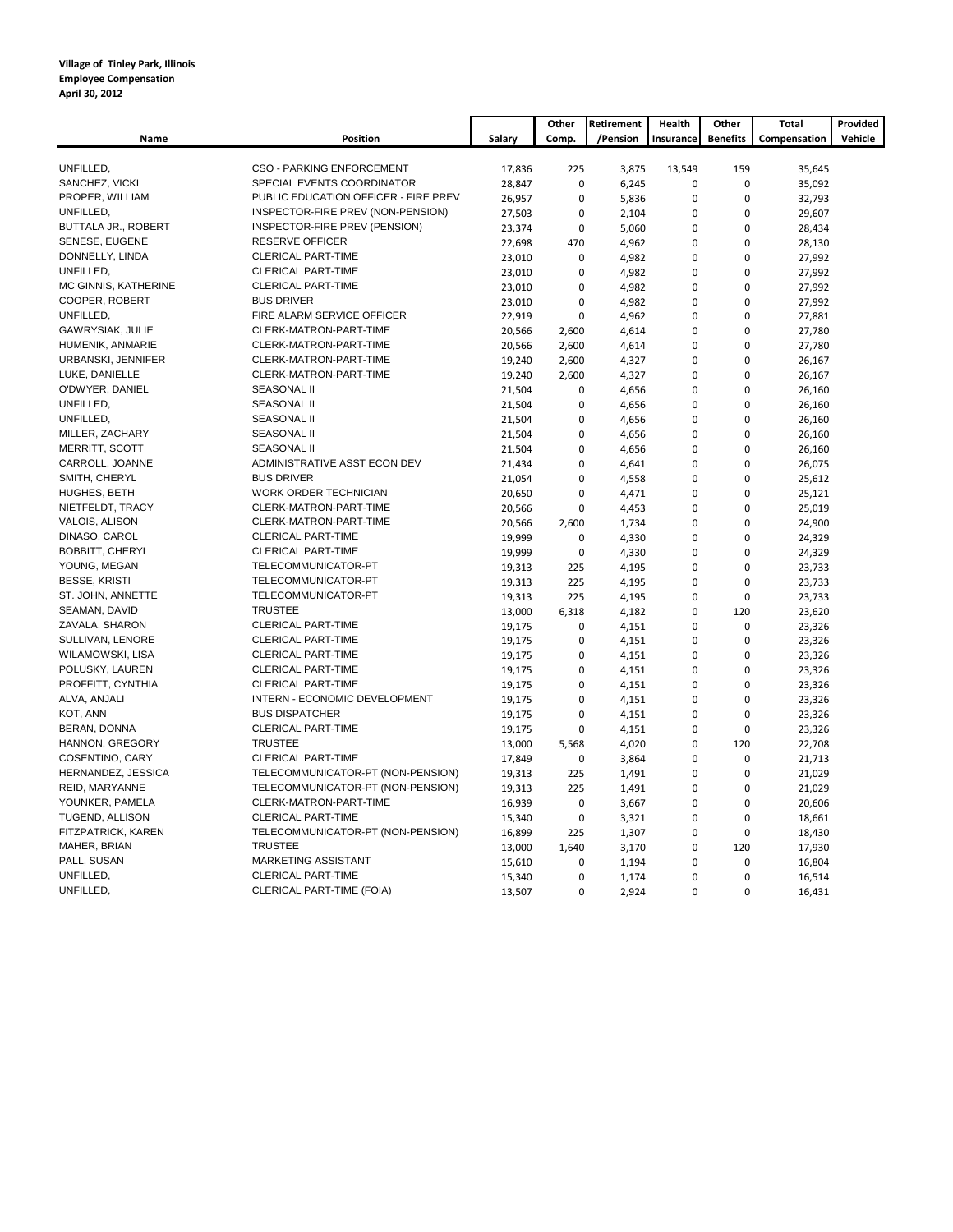|                        |                                          |        | Other        | Retirement | Health      | Other           | <b>Total</b> | Provided |
|------------------------|------------------------------------------|--------|--------------|------------|-------------|-----------------|--------------|----------|
| Name                   | <b>Position</b>                          | Salary | Comp.        | /Pension   | Insurance   | <b>Benefits</b> | Compensation | Vehicle  |
|                        |                                          |        |              |            |             |                 |              |          |
| GRADY, T. J.           | <b>TRUSTEE</b>                           | 13,000 | $\pmb{0}$    | 2,815      | $\mathbf 0$ | 120             | 15,935       |          |
| STAUNTON, THOMAS       | <b>TRUSTEE</b>                           | 13,000 | $\pmb{0}$    | 2,815      | $\mathbf 0$ | 120             | 15,935       |          |
| LEONI, PATRICIA        | <b>TRUSTEE</b>                           | 13,000 | $\mathbf 0$  | 2,815      | $\mathbf 0$ | 120             | 15,935       |          |
| <b>BYRNE, NANCY</b>    | <b>COMMISSION SEC'Y/COORD MAINSTREET</b> | 14,427 | 0            | 1,104      | $\mathbf 0$ | 0               | 15,531       |          |
| UNFILLED,              | <b>CLERICAL PART-TIME</b>                | 12,538 | $\mathbf 0$  | 2,714      | $\mathbf 0$ | $\mathbf 0$     | 15,252       |          |
| SULLIVAN, LINDA        | SENIOR CENTER ASSISTANT                  | 12,428 | $\mathbf 0$  | 2,691      | $\mathbf 0$ | $\pmb{0}$       | 15,119       |          |
| O'SULLIVAN, THOMAS D.  | <b>INTERN - PUBLIC WORKS</b>             | 13,512 | $\mathbf 0$  | 1,034      | $\mathbf 0$ | $\mathbf 0$     | 14,546       |          |
| <b>BRAUN, NICHOLAS</b> | <b>INTERN - FINANCE</b>                  | 13,423 | 0            | 1,027      | $\Omega$    | 0               | 14,449       |          |
| UNFILLED,              | PERSONNEL-HAZMAT                         | 12,750 | $\mathbf 0$  | 1,613      | $\mathbf 0$ | $\mathbf 0$     | 14,363       |          |
| UNFILLED,              | <b>INTERN - POLICE</b>                   | 12,570 | $\pmb{0}$    | 962        | $\mathbf 0$ | $\pmb{0}$       | 13,532       |          |
| UNFILLED,              | TRAINING-ACADEMY INSTRUCTORS             | 11,736 | $\mathbf 0$  | 1,485      | $\mathbf 0$ | $\mathbf 0$     | 13,221       |          |
| UNFILLED,              | <b>RESERVE OFFICER</b>                   | 11,640 | 470          | 921        | $\mathbf 0$ | $\mathbf 0$     | 13,031       |          |
| UNFILLED,              | <b>RESERVE OFFICER</b>                   | 11,640 | 470          | 921        | $\mathbf 0$ | $\mathbf 0$     | 13,031       |          |
| MAZZUCA, ANTHONY       | <b>RESERVE OFFICER</b>                   | 11,640 | 470          | 921        | $\mathbf 0$ | $\pmb{0}$       | 13,031       |          |
| TAYLOR, ROBERT         | <b>RESERVE OFFICER</b>                   | 11,640 | 470          | 921        | $\mathbf 0$ | $\mathbf 0$     | 13,031       |          |
| UNFILLED,              | <b>RESERVE OFFICER</b>                   | 11,640 | 470          | 921        | $\mathbf 0$ | $\mathbf 0$     | 13,031       |          |
| KING, GREGORY          | <b>RESERVE OFFICER</b>                   | 11,640 | 470          | 921        | $\Omega$    | 0               | 13,031       |          |
| MAHONEY, DENNIS        | <b>RESERVE OFFICER</b>                   | 11,640 | 470          | 921        | $\mathbf 0$ | $\pmb{0}$       | 13,031       |          |
| PARKER, BRADLEY        | <b>RESERVE OFFICER</b>                   | 11,640 | 470          | 921        | $\mathbf 0$ | $\mathbf 0$     | 13,031       |          |
| MNICHOWSKI, RONALD     | <b>RESERVE OFFICER</b>                   | 11,640 | 470          | 921        | $\mathbf 0$ | $\pmb{0}$       | 13,031       |          |
| SCHABERT, MICHAEL      | <b>RESERVE OFFICER</b>                   | 11,640 | 470          | 921        | $\Omega$    | $\mathbf 0$     | 13,031       |          |
| ZIELINSKI, LARRY       | <b>RESERVE OFFICER</b>                   | 11,640 | 470          | 921        | $\mathbf 0$ | $\pmb{0}$       | 13,031       |          |
| EGGEBRECHT, GRGORY     | <b>RESERVE OFFICER</b>                   | 11,640 | 470          | 921        | $\mathbf 0$ | $\pmb{0}$       | 13,031       |          |
| TEANEY, TYLER          | <b>RESERVE OFFICER</b>                   | 11,640 | 470          | 921        | $\mathbf 0$ | $\mathbf 0$     | 13,031       |          |
| UNFILLED,              | <b>INTERN - CLERK'S OFFICE</b>           | 11,800 | $\mathbf 0$  | 903        | $\Omega$    | $\mathbf 0$     | 12,703       |          |
| <b>MACIAS, RICHARD</b> | <b>CUSTODIAN</b>                         | 11,666 | $\pmb{0}$    | 892        | $\mathbf 0$ | $\pmb{0}$       | 12,559       |          |
| SPENCER, BARBARA       | <b>BUS DISPATCHER</b>                    | 11,279 | 0            | 863        | $\mathbf 0$ | $\pmb{0}$       | 12,142       |          |
| UNFILLED,              | SEASONAL - STREET DEPT.                  | 10,915 | $\pmb{0}$    | 835        | $\mathbf 0$ | $\pmb{0}$       | 11,750       |          |
| UNFILLED,              | SEASONAL - STREET DEPT.                  | 10,915 | $\mathbf 0$  | 835        | $\mathbf 0$ | $\mathbf 0$     | 11,750       |          |
| UNFILLED,              | SEASONAL - STREET DEPT.                  | 10,915 | $\mathbf 0$  | 835        | $\mathbf 0$ | $\mathbf 0$     | 11,750       |          |
| UNFILLED,              | SEASONAL - STREET DEPT.                  | 10,915 | 0            | 835        | $\mathbf 0$ | 0               | 11,750       |          |
| UNFILLED,              | SEASONAL - STREET DEPT.                  | 10,915 | $\pmb{0}$    | 835        | $\mathbf 0$ | $\pmb{0}$       | 11,750       |          |
| UNFILLED,              | SEASONAL - STREET DEPT.                  | 10,915 | $\mathbf 0$  | 835        | $\mathbf 0$ | $\mathbf 0$     | 11,750       |          |
| UNFILLED,              | SEASONAL - STREET DEPT.                  | 10,915 | $\mathbf 0$  | 835        | $\mathbf 0$ | $\mathbf 0$     | 11,750       |          |
| MC KAY, DONALD         | <b>CCTV OPERATOR</b>                     | 10,709 | $\mathbf 0$  | 819        | $\mathbf 0$ | $\mathbf 0$     | 11,529       |          |
| UNFILLED,              | <b>CLERICAL PART-TIME</b>                | 10,499 | 0            | 803        | $\mathbf 0$ | 0               | 11,302       |          |
| KOT, MICHAEL           | <b>BUS DRIVER</b>                        | 10,458 | $\mathbf 0$  | 800        | $\mathbf 0$ | $\mathbf 0$     | 11,258       |          |
| UNFILLED,              | <b>CCTV OPERATOR</b>                     | 10,000 | $\mathbf 0$  | 765        | $\mathbf 0$ | $\mathbf 0$     | 10,765       |          |
| <b>BUNN, MATTHEW</b>   | SEASONAL - WATER/SEWER                   | 9,611  | $\mathbf{0}$ | 735        | $\mathbf 0$ | $\mathbf 0$     | 10,346       |          |
| ENGLER, KEVIN          | SEASONAL - WATER/SEWER                   | 9,611  | 0            | 735        | $\Omega$    | 0               | 10,346       |          |
| SCHOLZ, DANIEL         | SEASONAL - WATER/SEWER                   | 9,611  | $\pmb{0}$    | 735        | $\mathbf 0$ | $\pmb{0}$       | 10,346       |          |
| UNFILLED,              | OPERATIONS-FIRE INVESTIGATIONS           | 9,180  | $\mathbf 0$  | 1,161      | $\mathbf 0$ | $\mathbf 0$     | 10,341       |          |
| TANNEHILL, PUNAHELE    | <b>CUSTODIAN</b>                         | 9,455  | $\mathbf 0$  | 723        | $\mathbf 0$ | $\mathbf 0$     | 10,178       |          |
| DELLORTO, JOHN         | <b>RESERVE OFFICER</b>                   | 8,655  | 470          | 693        | $\mathbf 0$ | $\mathbf 0$     | 9,818        |          |
| UNFILLED,              | <b>RESERVE OFFICER</b>                   | 8,655  | 470          | 693        | $\mathbf 0$ | $\pmb{0}$       | 9,818        |          |
| UNFILLED,              | <b>RESERVE OFFICER</b>                   | 8,655  | 470          | 693        | $\mathbf 0$ | $\mathbf 0$     | 9,818        |          |
| UNFILLED,              | SEASONAL - ELECTRICAL DEPT.              | 8,843  | $\mathbf 0$  | 676        | $\mathbf 0$ | $\pmb{0}$       | 9,519        |          |
| UNFILLED,              | SEASONAL - ELECTRICAL DEPT.              | 8,843  | $\mathbf 0$  | 676        | $\mathbf 0$ | $\mathbf 0$     | 9,519        |          |
| ARTHURS, SANDRA        | COMMISSION SECR- CIVIL SERVICE           | 7,670  | $\mathbf 0$  | 587        | $\mathbf 0$ | $\mathbf 0$     | 8,257        |          |
| UNFILLED,              | <b>RESERVE OFFICER</b>                   | 6,965  | 470          | 564        | $\mathbf 0$ | $\mathbf 0$     | 7,999        |          |
| JUTTON, MICHAEL        | <b>RESERVE OFFICER</b>                   | 6,965  | 470          | 564        | $\mathbf 0$ | $\mathbf 0$     | 7,999        |          |
|                        |                                          |        |              |            |             |                 |              |          |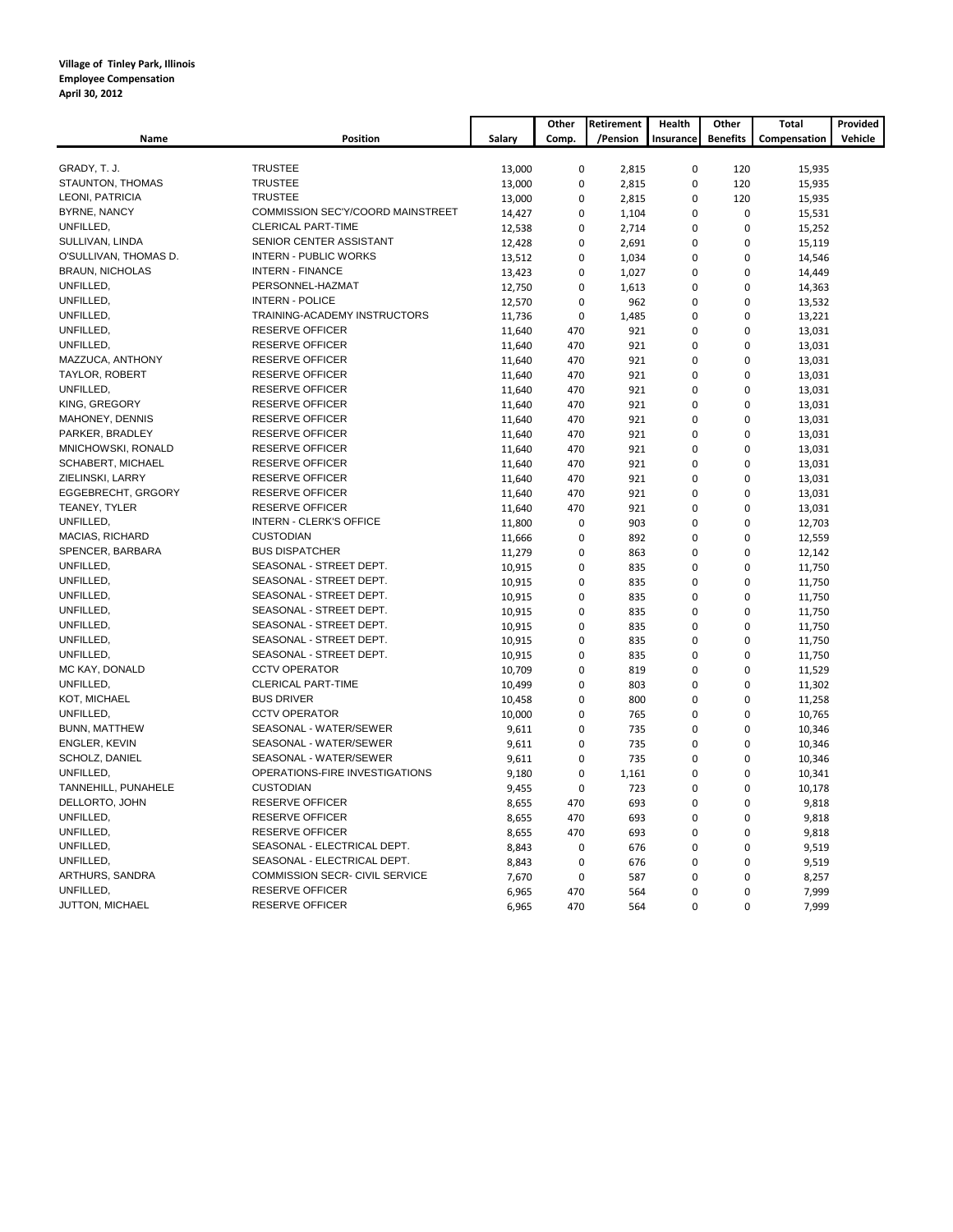|                           |                        |        | Other       | Retirement | Health      | Other           | Total        | Provided |
|---------------------------|------------------------|--------|-------------|------------|-------------|-----------------|--------------|----------|
| Name                      | <b>Position</b>        | Salary | Comp.       | /Pension   | Insurance   | <b>Benefits</b> | Compensation | Vehicle  |
|                           |                        |        |             |            |             |                 |              |          |
| UNFILLED,                 | <b>RESERVE OFFICER</b> | 6,965  | 470         | 564        | $\mathbf 0$ | $\pmb{0}$       | 7,999        |          |
| UNFILLED,                 | <b>RESERVE OFFICER</b> | 6,965  | 470         | 564        | $\mathbf 0$ | $\pmb{0}$       | 7,999        |          |
| UNFILLED,                 | <b>RESERVE OFFICER</b> | 6,965  | 470         | 564        | $\mathbf 0$ | $\mathbf 0$     | 7,999        |          |
| UNFILLED,                 | <b>RESERVE OFFICER</b> | 6,965  | 470         | 564        | $\mathbf 0$ | $\mathbf 0$     | 7,999        |          |
| UNFILLED,                 | <b>RESERVE OFFICER</b> | 6,965  | 470         | 564        | $\mathbf 0$ | $\pmb{0}$       | 7,999        |          |
| <b>GUEST, KEITH</b>       | <b>RESERVE OFFICER</b> | 6,965  | 470         | 564        | $\mathbf 0$ | $\mathbf 0$     | 7,999        |          |
| UNFILLED,                 | <b>RESERVE OFFICER</b> | 6,965  | 470         | 564        | $\mathbf 0$ | $\pmb{0}$       | 7,999        |          |
| STORCZ, JEFFREY           | <b>RESERVE OFFICER</b> | 6,965  | 470         | 564        | $\mathbf 0$ | $\mathbf 0$     | 7,999        |          |
| SCHABERT, CHRISTOPHER     | <b>RESERVE OFFICER</b> | 6,965  | 470         | 564        | $\mathbf 0$ | $\pmb{0}$       | 7,999        |          |
| UNFILLED,                 | <b>RESERVE OFFICER</b> | 6,965  | 470         | 564        | $\mathbf 0$ | 0               | 7,999        |          |
| UNFILLED,                 | <b>RESERVE OFFICER</b> | 6,965  | 470         | 564        | $\mathbf 0$ | $\pmb{0}$       | 7,999        |          |
| UNFILLED.                 | <b>RESERVE OFFICER</b> | 6,965  | 470         | 564        | $\mathbf 0$ | $\mathbf 0$     | 7,999        |          |
| UNFILLED,                 | <b>RESERVE OFFICER</b> | 6,965  | 470         | 564        | $\mathbf 0$ | 0               | 7,999        |          |
| UNFILLED.                 | <b>RESERVE OFFICER</b> | 6,965  | 470         | 564        | $\mathbf 0$ | 0               | 7,999        |          |
| SOGA, ROBERT              | <b>METER READER</b>    | 6,800  | 0           | 520        | $\mathbf 0$ | 0               | 7,320        |          |
| <b>GRIFFIN, CHRISTINE</b> | <b>METER READER</b>    | 6,800  | $\mathbf 0$ | 520        | $\mathbf 0$ | $\mathbf 0$     | 7,320        |          |
| KUBIK, KAREN              | <b>METER READER</b>    | 6,800  | $\mathbf 0$ | 520        | $\mathbf 0$ | $\mathbf 0$     | 7,320        |          |
| MOLLER, LORIE             | <b>METER READER</b>    | 6,800  | $\mathbf 0$ | 520        | $\mathbf 0$ | $\mathbf 0$     | 7,320        |          |
| SWITALSKI, JACQUELINE     | <b>METER READER</b>    | 6,800  | $\pmb{0}$   | 520        | $\mathbf 0$ | $\pmb{0}$       | 7,320        |          |
| BATSCH, BARBARA           | <b>METER READER</b>    | 6,800  | $\mathbf 0$ | 520        | $\mathbf 0$ | $\mathbf 0$     | 7,320        |          |
| HOEFFERLE, SUSAN          | CLERK-MATRON-PART-TIME | 6,328  | $\mathbf 0$ | 484        | $\mathbf 0$ | $\pmb{0}$       | 6,812        |          |
| COSTA, SUSAN              | <b>CROSSING GUARD</b>  | 5,584  | 75          | 432        | $\mathbf 0$ | $\mathbf 0$     | 6,090        |          |
| DEBUS, TAMI               | <b>CROSSING GUARD</b>  | 5,584  | 75          | 432        | $\mathbf 0$ | 0               | 6,090        |          |
| DOBEK, JOYCE              | <b>CROSSING GUARD</b>  | 5,584  | 75          | 432        | $\mathbf 0$ | 0               | 6,090        |          |
| DOODY, AUDREY             | <b>CROSSING GUARD</b>  | 5,584  | 75          | 432        | $\mathbf 0$ | $\pmb{0}$       | 6,090        |          |
| SERAFIN, DONNA            | <b>CROSSING GUARD</b>  | 5,584  | 75          | 432        | $\mathbf 0$ | $\pmb{0}$       | 6,090        |          |
| GANZER, MARYANN           | <b>CROSSING GUARD</b>  | 5,584  | 75          | 432        | $\mathbf 0$ | $\mathbf 0$     | 6,090        |          |
| <b>GRAY, THERESE</b>      | <b>CROSSING GUARD</b>  | 5,584  | 75          | 432        | $\mathbf 0$ | 0               | 6,090        |          |
| <b>BUCKLEY, DONNA</b>     | <b>CROSSING GUARD</b>  | 5,584  | 75          | 432        | $\mathbf 0$ | $\mathbf 0$     | 6,090        |          |
| GREEN, MARY KAYE          | <b>CROSSING GUARD</b>  | 5,584  | 75          | 432        | $\mathbf 0$ | $\pmb{0}$       | 6,090        |          |
| JEFFRIES, MARIS           | <b>CROSSING GUARD</b>  | 5,584  | 75          | 432        | $\mathbf 0$ | $\mathbf 0$     | 6,090        |          |
| JENCZMIONKA, DARIA        | <b>CROSSING GUARD</b>  | 5,584  | 75          | 432        | $\Omega$    | 0               | 6,090        |          |
| JENCZMIONKA, SHARON       | <b>CROSSING GUARD</b>  | 5,584  | 75          | 432        | $\mathbf 0$ | $\mathbf 0$     | 6,090        |          |
| KLAUS, CAROL              | <b>CROSSING GUARD</b>  | 5,584  | 75          | 432        | $\mathbf 0$ | $\pmb{0}$       | 6,090        |          |
| KOLB, CLAUDIA             | <b>CROSSING GUARD</b>  | 5,584  | 75          | 432        | $\mathbf 0$ | $\mathbf 0$     | 6,090        |          |
| LYNCH, DIANE              | <b>CROSSING GUARD</b>  | 5,584  | 75          | 432        | $\mathbf 0$ | $\mathbf 0$     | 6,090        |          |
| NANFELDT, NANCY           | <b>CROSSING GUARD</b>  | 5,584  | 75          | 432        | $\mathbf 0$ | $\mathbf 0$     | 6,090        |          |
| NELSON, MARILY            | <b>CROSSING GUARD</b>  | 5,584  | 75          | 432        | $\mathbf 0$ | $\pmb{0}$       | 6,090        |          |
| REGAN, EILEEN             | <b>CROSSING GUARD</b>  | 5,584  | 75          | 432        | $\mathbf 0$ | $\pmb{0}$       | 6,090        |          |
| SULLIVAN, LENORE          | <b>CROSSING GUARD</b>  | 5,584  | 75          | 432        | $\mathbf 0$ | $\mathbf 0$     | 6,090        |          |
| UNFILLED,                 | <b>CROSSING GUARD</b>  | 5,584  | 75          | 432        | $\Omega$    | $\mathbf 0$     | 6,090        |          |
| UNFILLED,                 | <b>CROSSING GUARD</b>  | 5,584  | 75          | 432        | $\mathbf 0$ | $\pmb{0}$       | 6,090        |          |
| VANDERVLIET, MICHELE      | <b>CROSSING GUARD</b>  | 5,584  | 75          | 432        | $\mathbf 0$ | $\mathbf 0$     | 6,090        |          |
| UNFILLED,                 | <b>CROSSING GUARD</b>  | 5,584  | 75          | 432        | $\mathbf 0$ | $\pmb{0}$       | 6,090        |          |
| WYMAN, JUDITH             | <b>CROSSING GUARD</b>  | 5,584  | 75          | 432        | $\mathbf 0$ | $\mathbf 0$     | 6,090        |          |
| GROVE, JULIE              | <b>CROSSING GUARD</b>  | 5,584  | 75          | 432        | $\mathbf 0$ | $\pmb{0}$       | 6,090        |          |
| GIANCARLO, GAIL           | <b>CROSSING GUARD</b>  | 5,584  | 75          | 432        | $\mathbf 0$ | 0               | 6,090        |          |
| ZALEWSKI, LAURA           | <b>CROSSING GUARD</b>  | 5,584  | 75          | 432        | $\mathbf 0$ | $\pmb{0}$       | 6,090        |          |
| CIBA, VIRGINIA            | <b>BUS DRIVER</b>      | 5,599  | $\mathbf 0$ | 428        | $\mathbf 0$ | $\mathbf 0$     | 6,028        |          |
| UNFILLED,                 | PERSONNEL-SAFETY       | 4,998  | $\pmb{0}$   | 632        | $\mathbf 0$ | $\mathbf 0$     | 5,630        |          |
| GIANCARLO, DENNIS         | <b>CROSSING GUARD</b>  | 4,534  | 75          | 352        | $\mathbf 0$ | $\mathbf 0$     | 4,961        |          |
|                           |                        |        |             |            |             |                 |              |          |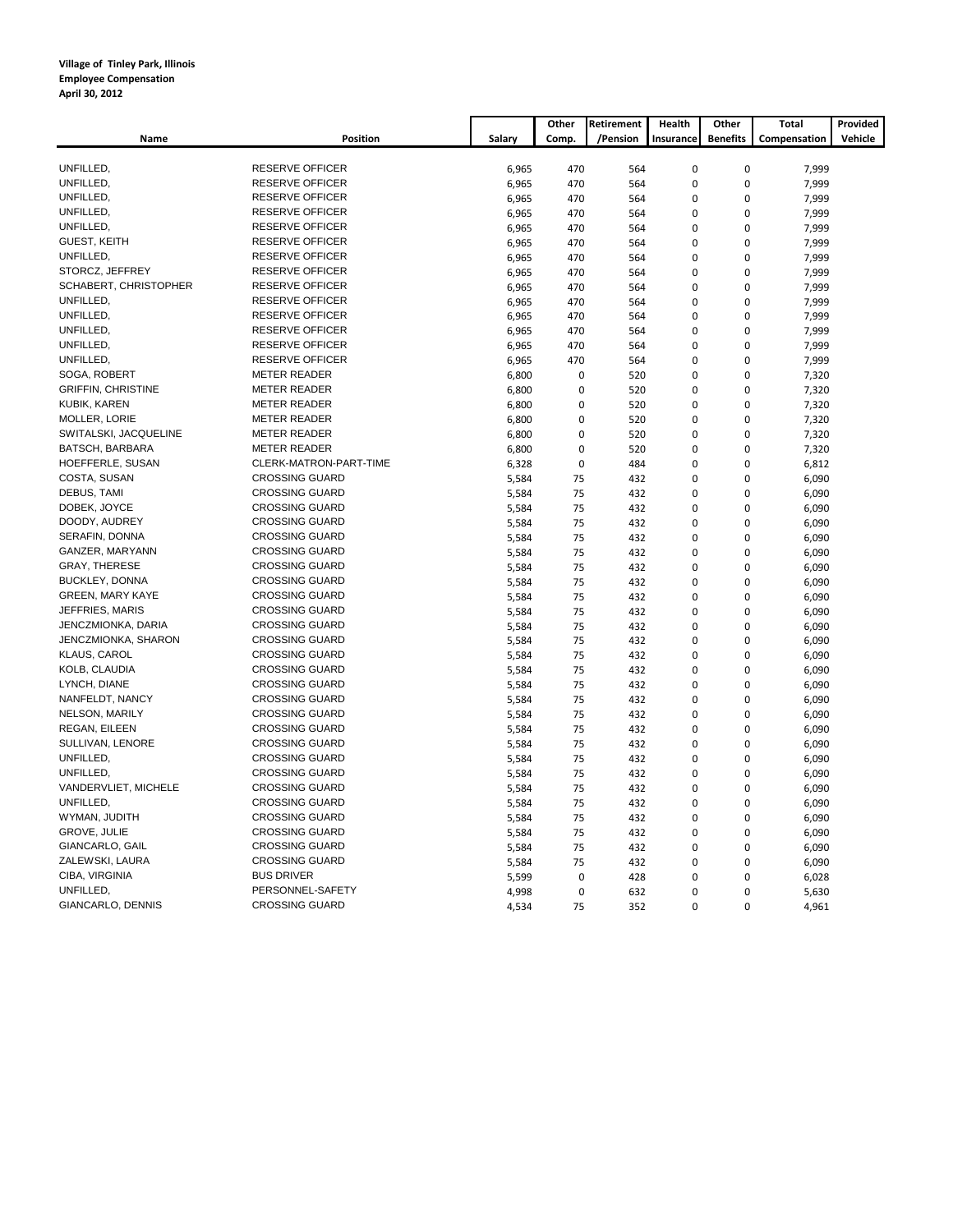|                          |                                             |        | Other       | Retirement | Health      | Other           | Total        | Provided |
|--------------------------|---------------------------------------------|--------|-------------|------------|-------------|-----------------|--------------|----------|
| Name                     | Position                                    | Salary | Comp.       | /Pension   | Insurance   | <b>Benefits</b> | Compensation | Vehicle  |
|                          |                                             |        |             |            |             |                 |              |          |
| ASTROWSKI, SR., LEONARD  | <b>CROSSING GUARD</b>                       | 4,534  | 75          | 352        | $\pmb{0}$   | $\pmb{0}$       | 4,961        |          |
| FINLEY, BARBARA          | <b>CROSSING GUARD</b>                       | 4,534  | 75          | 352        | $\mathbf 0$ | $\mathbf 0$     | 4,961        |          |
| ANDREWS, MAUREEN         | <b>CROSSING GUARD</b>                       | 4,534  | 75          | 352        | $\mathbf 0$ | $\mathbf 0$     | 4,961        |          |
| OBERT-HONG, JOHN         | <b>SSERT/TEMS OFFICER</b>                   | 3,564  | 470         | 304        | $\mathbf 0$ | $\pmb{0}$       | 4,338        |          |
| <b>GREENBERG, MARTIN</b> | <b>SSERT/TEMS OFFICER</b>                   | 3,564  | 470         | 304        | $\mathbf 0$ | $\mathbf 0$     | 4,338        |          |
| MEJIA, ALFONSO           | <b>SSERT/TEMS OFFICER</b>                   | 3,564  | 470         | 304        | $\mathbf 0$ | $\mathbf 0$     | 4,338        |          |
| GRENDA, MARY             | <b>CROSSING GUARD</b>                       | 3,400  | 75          | 265        | $\mathbf 0$ | $\pmb{0}$       | 3,740        |          |
| <b>BUCKLEY, TERRENCE</b> | <b>CROSSING GUARD</b>                       | 3,400  | 75          | 265        | $\mathbf 0$ | $\mathbf 0$     | 3,740        |          |
| UNFILLED,                | <b>INTERN - FINANCE</b>                     | 3,433  | 0           | 263        | $\mathbf 0$ | $\pmb{0}$       | 3,695        |          |
| CREAN, ALAN              | INTERN - FINANCE BPA                        | 3,218  | $\mathbf 0$ | 246        | $\Omega$    | $\mathbf 0$     | 3,464        |          |
| MASOUD, SONDOS           | INTERN - FINANCE BPA                        | 3,218  | $\mathbf 0$ | 246        | $\mathbf 0$ | $\mathbf 0$     | 3,464        |          |
| HAMDEN, REEM             | COMMISSION SEC - LONG RG PNG                | 3,216  | $\mathbf 0$ | 246        | $\mathbf 0$ | $\mathbf 0$     | 3,461        |          |
| <b>BYRNE, NANCY</b>      | COMMISSION SECRETARY - ECC                  | 2,950  | $\mathbf 0$ | 226        | $\mathbf 0$ | $\mathbf 0$     | 3,176        |          |
| MALY-POLITANO, DENISE    | COMMISSION SECRETARY - CRC                  | 2,493  | $\pmb{0}$   | 191        | $\mathbf 0$ | $\pmb{0}$       | 2,683        |          |
| RICKERSON, ANNETTE       | COMMISSION SEC - SR. SERVICE                | 1,859  | $\pmb{0}$   | 142        | $\mathbf 0$ | $\pmb{0}$       | 2,001        |          |
| UNFILLED,                | COMMISSION SECRETARY - ENVIRON              | 1,549  | $\mathbf 0$ | 118        | $\mathbf 0$ | $\mathbf 0$     | 1,667        |          |
| PESTLIN, NORMAN          | COMMISSION SECRETARY - VETERAN              | 1,549  | $\pmb{0}$   | 118        | $\mathbf 0$ | $\pmb{0}$       | 1,667        |          |
| <b>TYSSEN, ROXANNE</b>   | <b>COMMISSION SECRETARY - SISTER CITIES</b> | 1,549  | $\mathbf 0$ | 118        | $\Omega$    | $\mathbf 0$     | 1,667        |          |
| UNFILLED,                | <b>AUXILIARY OFFICER - PD</b>               | 1,214  | $\mathbf 0$ | 93         | $\mathbf 0$ | $\mathbf 0$     | 1,307        |          |
| NAVAS, MATTHEW           | <b>AUXILIARY OFFICER - PD</b>               | 1,214  | $\mathbf 0$ | 93         | $\mathbf 0$ | $\mathbf 0$     | 1,307        |          |
| KONRATH, JOSEPH          | AUXILIARY OFFICER - PD                      | 1,214  | $\mathbf 0$ | 93         | $\mathbf 0$ | $\mathbf 0$     | 1,307        |          |
| UNFILLED,                | AUXILIARY OFFICER - PD                      | 1,214  | $\mathbf 0$ | 93         | $\mathbf 0$ | $\pmb{0}$       | 1,307        |          |
| KIMZEY, MARK             | <b>AUXILIARY OFFICER - PD</b>               | 1,214  | $\pmb{0}$   | 93         | $\mathbf 0$ | $\pmb{0}$       | 1,307        |          |
| CREAN, STEPHEN           | <b>AUXILIARY OFFICER - PD</b>               | 1,214  | $\pmb{0}$   | 93         | $\mathbf 0$ | $\pmb{0}$       | 1,307        |          |
| UNFILLED,                | <b>AUXILIARY OFFICER - PD</b>               | 1,214  | 0           | 93         | $\Omega$    | $\mathbf 0$     | 1,307        |          |
| UNFILLED,                | <b>AUXILIARY OFFICER - PD</b>               | 1,214  | $\Omega$    | 93         | $\Omega$    | $\pmb{0}$       | 1,307        |          |
| FABISZAK, THERESA        | <b>AUXILIARY OFFICER - PD</b>               | 1,214  | $\mathbf 0$ | 93         | $\mathbf 0$ | $\mathbf 0$     | 1,307        |          |
| LEONARD, MICHAEL         | <b>AUXILIARY OFFICER - PD</b>               | 1,214  | $\mathbf 0$ | 93         | $\mathbf 0$ | $\mathbf 0$     | 1,307        |          |
| LONG, GEORG              | <b>AUXILIARY OFFICER - PD</b>               | 1,214  | $\mathbf 0$ | 93         | $\mathbf 0$ | $\mathbf 0$     | 1,307        |          |
| UNFILLED,                | <b>AUXILIARY OFFICER - PD</b>               | 1,214  | $\mathbf 0$ | 93         | $\mathbf 0$ | $\mathbf 0$     | 1,307        |          |
| FABISZAK, COLLEEN        | AUXILIARY OFFICER - PD                      | 1,214  | $\mathbf 0$ | 93         | $\mathbf 0$ | $\mathbf 0$     | 1,307        |          |
| RIZZO, LAWRENCE          | AUXILIARY OFFICER - PD                      | 1,214  | $\pmb{0}$   | 93         | $\mathbf 0$ | $\pmb{0}$       | 1,307        |          |
| UNFILLED,                | AUXILIARY OFFICER - PD                      | 1,214  | $\pmb{0}$   | 93         | $\mathbf 0$ | $\pmb{0}$       | 1,307        |          |
| UNFILLED,                | AUXILIARY OFFICER - PD                      | 1,214  | 0           | 93         | $\mathbf 0$ | $\pmb{0}$       | 1,307        |          |
| UNFILLED,                | AUXILIARY OFFICER - PD                      | 1,214  | $\mathbf 0$ | 93         | $\Omega$    | $\mathbf 0$     | 1,307        |          |
| WAGNER, SUSAN            | ASST. HEALTH INSPECTOR                      | 1,050  | $\Omega$    | 80         | $\Omega$    | $\mathbf 0$     | 1,130        |          |
| HAMDEN, REEM             | COMMISSION SECRETARY - ZONING               | 856    | $\mathbf 0$ | 65         | $\mathbf 0$ | $\pmb{0}$       | 921          |          |
| RICKERSON, ANNETTE       | <b>COMMISSION SEC - HIST PRESERV</b>        | 502    | $\mathbf 0$ | 38         | $\mathbf 0$ | $\pmb{0}$       | 540          |          |
| CLEMMER, STEVEN          | <b>EMA PERSONNEL</b>                        | 347    | $\mathbf 0$ | 75         | $\mathbf 0$ | $\mathbf 0$     | 422          |          |
| MICHALEC, JANICE         | <b>EMA PERSONNEL</b>                        | 217    | $\pmb{0}$   | 17         | $\mathbf 0$ | $\pmb{0}$       | 233          |          |
| <b>BUCK III, KENNETH</b> | <b>EMA PERSONNEL</b>                        | 217    | $\mathbf 0$ | 17         | $\mathbf 0$ | $\mathbf 0$     | 233          |          |
| BULGER, WAYNE            | <b>EMA PERSONNEL</b>                        | 217    | $\mathbf 0$ | 17         | $\mathbf 0$ | $\mathbf 0$     | 233          |          |
| ELLIOT, TEGAN            | <b>EMA PERSONNEL</b>                        | 217    | $\mathbf 0$ | 17         | $\mathbf 0$ | $\mathbf 0$     | 233          |          |
| JOHNSON, GREGORY         | <b>EMA PERSONNEL</b>                        | 217    | $\mathbf 0$ | 17         | $\mathbf 0$ | $\mathbf 0$     | 233          |          |
| PETERSON, WILLIAM        | <b>EMA PERSONNEL</b>                        | 217    | $\mathbf 0$ | 17         | $\mathbf 0$ | $\mathbf 0$     | 233          |          |
| UNFILLED,                | <b>EMA PERSONNEL</b>                        | 217    | $\mathbf 0$ | 17         | $\Omega$    | $\mathbf 0$     | 233          |          |
| UNFILLED,                | <b>EMA PERSONNEL</b>                        | 217    | $\pmb{0}$   | 17         | $\mathbf 0$ | $\pmb{0}$       | 233          |          |
| ROSENBERG, GREGORY       | <b>EMA PERSONNEL</b>                        | 217    | $\pmb{0}$   | 17         | $\mathbf 0$ | $\mathbf 0$     | 233          |          |
| FRYDRYCH, MICHAEL        | <b>EMA PERSONNEL</b>                        | 217    | 0           | 17         | $\mathbf 0$ | $\mathbf 0$     | 233          |          |
| GALE, RICHARD            | <b>EMA PERSONNEL</b>                        | 217    | $\pmb{0}$   | 17         | $\Omega$    | 0               | 233          |          |
|                          |                                             |        |             |            |             |                 |              |          |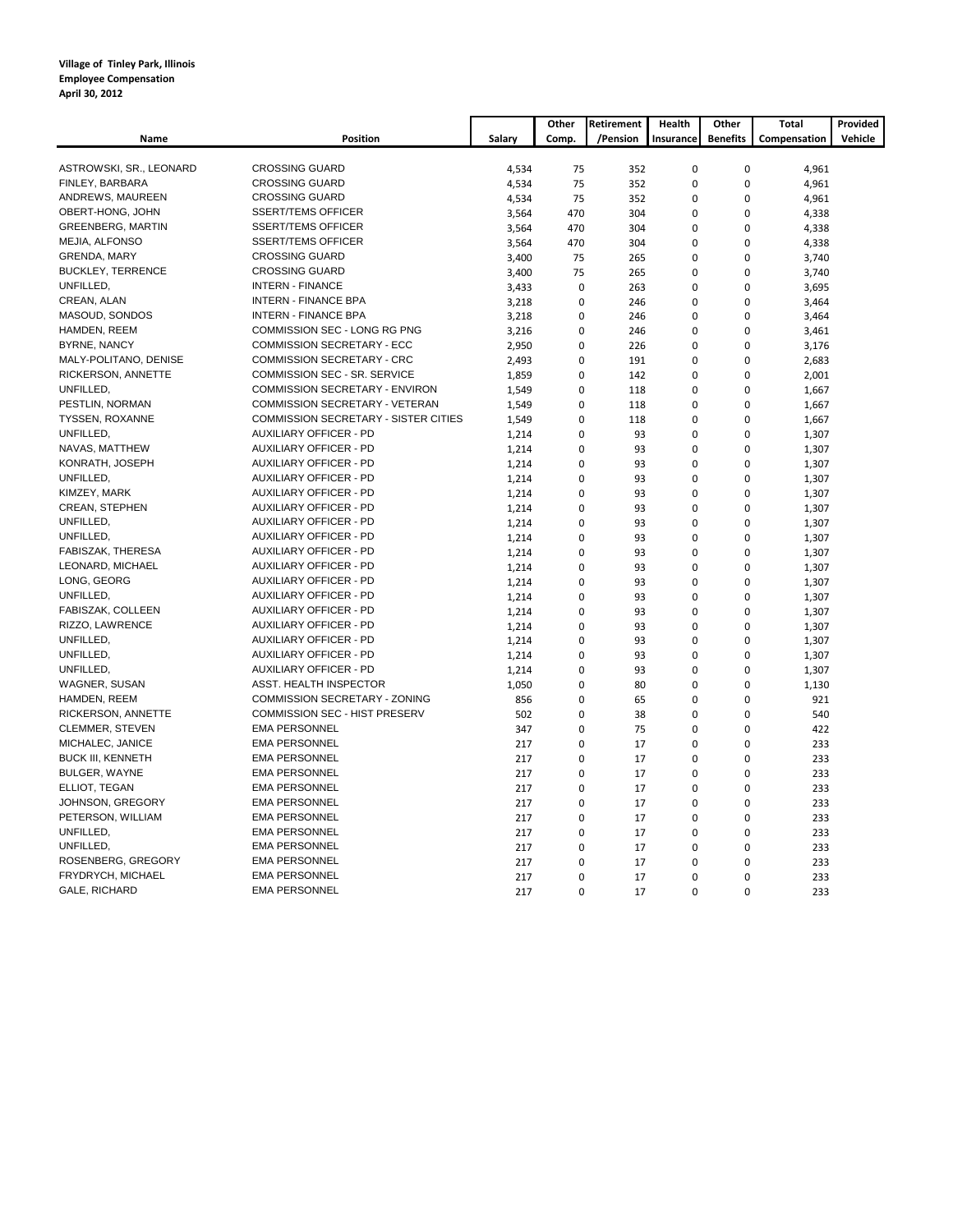|                      |                      |        | Other       | Retirement | <b>Health</b> | Other           | Total        | Provided |
|----------------------|----------------------|--------|-------------|------------|---------------|-----------------|--------------|----------|
| Name                 | <b>Position</b>      | Salary | Comp.       | /Pension   | Insurance     | <b>Benefits</b> | Compensation | Vehicle  |
|                      |                      |        |             |            |               |                 |              |          |
| UNFILLED.            | <b>EMA PERSONNEL</b> | 217    | 0           | 17         | $\mathbf 0$   | 0               | 233          |          |
| KELLEY, JOHN         | <b>EMA PERSONNEL</b> | 217    | $\Omega$    | 17         | $\Omega$      | 0               | 233          |          |
| UNFILLED,            | <b>EMA PERSONNEL</b> | 217    | 0           | 17         | $\mathbf 0$   | 0               | 233          |          |
| MARTINO, STEVEN      | <b>EMA PERSONNEL</b> | 217    | 0           | 17         | $\mathbf 0$   | 0               | 233          |          |
| UNFILLED,            | <b>EMA PERSONNEL</b> | 217    | 0           | 17         | $\mathbf 0$   | 0               | 233          |          |
| UNFILLED.            | <b>EMA PERSONNEL</b> | 217    | 0           | 17         | $\mathbf 0$   | 0               | 233          |          |
| LAZZARA, ANGELO      | <b>EMA PERSONNEL</b> | 217    | $\Omega$    | 17         | $\Omega$      | 0               | 233          |          |
| DEUTSCHER, WILLIAM   | <b>EMA PERSONNEL</b> | 217    | 0           | 17         | $\Omega$      | 0               | 233          |          |
| <b>VICK, STEPHEN</b> | <b>EMA PERSONNEL</b> | 217    | 0           | 17         | $\mathbf 0$   | 0               | 233          |          |
| CARDUFF, TIMOTHY     | <b>EMA PERSONNEL</b> | 217    | 0           | 17         | $\mathbf 0$   | 0               | 233          |          |
| UNFILLED,            | <b>EMA PERSONNEL</b> | 217    | $\mathbf 0$ | 17         | $\mathbf 0$   | 0               | 233          |          |
| UNFILLED,            | <b>EMA PERSONNEL</b> | 217    | 0           | 17         | $\mathbf 0$   | 0               | 233          |          |
| UNFILLED,            | <b>EMA PERSONNEL</b> | 217    | 0           | 17         | $\mathbf 0$   | 0               | 233          |          |
| UNFILLED,            | <b>EMA PERSONNEL</b> | 217    | 0           | 17         | $\mathbf 0$   | 0               | 233          |          |
| <b>UNFILLED</b>      | <b>EMA PERSONNEL</b> | 217    | 0           | 17         | $\mathbf 0$   | 0               | 233          |          |
| HOLFORD, THERESA     | <b>EMA PERSONNEL</b> | 217    | 0           | 17         | $\mathbf 0$   | 0               | 233          |          |
| UNFILLED,            | <b>EMA PERSONNEL</b> | 217    | $\Omega$    | 17         | $\Omega$      | 0               | 233          |          |
| UNFILLED,            | <b>EMA PERSONNEL</b> | 217    | 0           | 17         | $\Omega$      | 0               | 233          |          |
| DAVIS, DONALD        | <b>EMA PERSONNEL</b> | 217    | 0           | 17         | $\mathbf 0$   | 0               | 233          |          |
| UNFILLED.            | <b>EMA PERSONNEL</b> | 217    | 0           | 17         | $\mathbf 0$   | 0               | 233          |          |
| UNFILLED,            | <b>EMA PERSONNEL</b> | 217    | $\mathbf 0$ | 17         | $\mathbf 0$   | 0               | 233          |          |
| UNFILLED,            | <b>EMA PERSONNEL</b> | 217    | 0           | 17         | $\mathbf 0$   | 0               | 233          |          |
| UNFILLED.            | <b>EMA PERSONNEL</b> | 217    | 0           | 17         | $\mathbf 0$   | 0               | 233          |          |
| UNFILLED.            | <b>EMA PERSONNEL</b> | 217    | 0           | 17         | $\mathbf 0$   | 0               | 233          |          |
| <b>UNFILLED</b>      | <b>EMA PERSONNEL</b> | 217    | 0           | 17         | $\mathbf 0$   | 0               | 233          |          |
| UNFILLED.            | <b>EMA PERSONNEL</b> | 217    | 0           | 17         | $\Omega$      | 0               | 233          |          |
| UNFILLED,            | <b>EMA PERSONNEL</b> | 217    | 0           | 17         | $\mathbf 0$   | 0               | 233          |          |
| UNFILLED.            | <b>EMA PERSONNEL</b> | 217    | 0           | 17         | $\mathbf 0$   | 0               | 233          |          |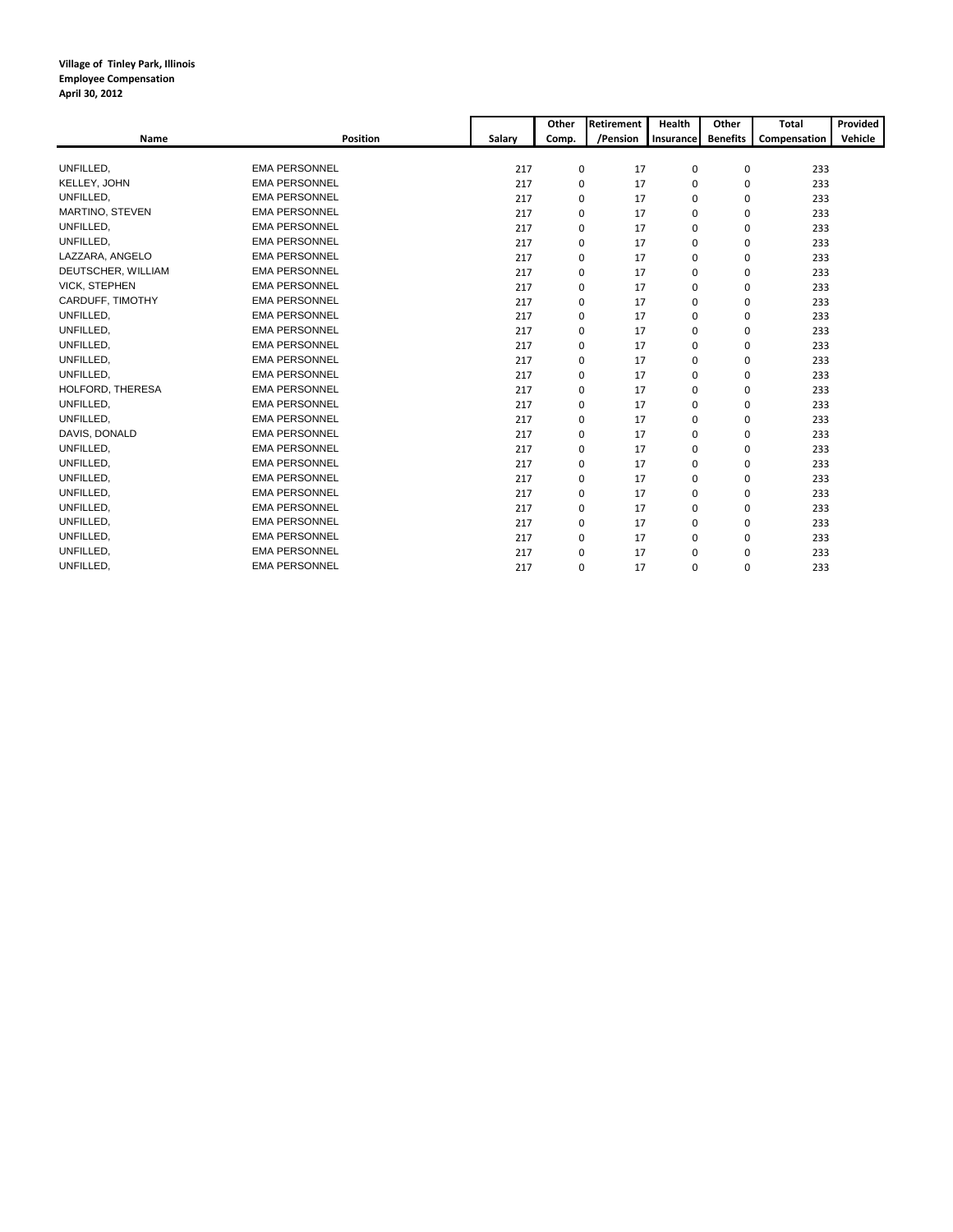|                             | No. of           | Pay   | <b>Retirement</b> | <b>Health</b>    | Other           | <b>Total Hourly</b> |
|-----------------------------|------------------|-------|-------------------|------------------|-----------------|---------------------|
| <b>Position</b>             | <b>Positions</b> | Rate  | /Pension          | <b>Insurance</b> | <b>Benefits</b> | Compensation        |
| <b>FIRE DEPARTMENT</b>      |                  |       |                   |                  |                 |                     |
| <b>Assistant Chief-Fire</b> | 4                | 19.97 | 2.53              |                  |                 | 22.50               |
| Captain-Fire                | 6                | 17.45 | 2.21              |                  |                 | 19.66               |
| Lieutenant-Fire             | 20               | 16.48 | 2.08              |                  |                 | 18.56               |
| Engineer-Fire               | 27               | 15.72 | 1.99              |                  |                 | 17.71               |
| Firefighter                 | 52               | 14.26 | 1.80              |                  |                 | 16.06               |
| Probationary Firefighter    | 7                | 11.09 | 1.40              |                  |                 | 12.49               |

These are the current rates paid to Fire Department personnel.

As they are paid on an hourly basis, the annual salary cannot be determined.

The hours fluctuate on on annual basis, depending on number and severity of responses.

Retirement/Pension includes 7.65% employer FICA contributions and 5% matching Village contribution to 457 Deferred Compensation Plan for members participating in the Plan. Employee elective contributions to the Plan do not result in additional compensation and are not included.

## **Active Appointments**

| BETTENHAUSEN, MARK         | ASSt. Chief-Fire | ANDERSON JR., MILHAEL   | Firengnter  |
|----------------------------|------------------|-------------------------|-------------|
| <b>CUMMINS, SAMUEL</b>     | Asst. Chief-Fire | BALE, RAYMOND           | Firefighter |
| KLOTZ, STEPHEN             | Asst. Chief-Fire | BARRY, JOHN             | Firefighter |
| SLEPSKI, THOMAS            | Asst. Chief-Fire | BELL, JOSEPH            | Firefighter |
| DUNN, KRISTOPHER           | Captain-Fire     | <b>BERAN, ROBERT</b>    | Firefighter |
| ERWIN, DOUGLAS             | Captain-Fire     | <b>BEST, TIMOTHY</b>    | Firefighter |
| GOTKOWSKI, DENNIS          | Captain-Fire     | BIDNY, CHARLES          | Firefighter |
| <b>GRIFFIN, TIMOTHY</b>    | Captain-Fire     | <b>BROOKS, TIMOTHY</b>  | Firefighter |
| REDA, DANIEL               | Captain-Fire     | <b>BULVAN, MARK</b>     | Firefighter |
| RIORDAN, DANIEL            | Captain-Fire     | <b>BUSTOS, ARMANDO</b>  | Firefighter |
| ROEMER, KENNETH            | Captain-Fire     | BUTTALA, JR, ROBERT     | Firefighter |
| AUNE, GREGORY              | Lieutenant-Fire  | BYRNE, JAMES            | Firefighter |
| <b>BOHLSEN, NICHOLAS</b>   | Lieutenant-Fire  | CASNER, ADAM            | Firefighter |
| CAMPBELL, RICHARD          | Lieutenant-Fire  | COGLIANESE, MATTHEW     | Firefighter |
| DE BIAS, DONALD            | Lieutenant-Fire  | COLANGELO, JOHN         | Firefighter |
| DE MARIE, JAMES            | Lieutenant-Fire  | <b>CULBERTSON, ADAM</b> | Firefighter |
| DUESING, BRYAN             | Lieutenant-Fire  | <b>CURTIS, STEVEN</b>   | Firefighter |
| ERWIN, MICHAEL             | Lieutenant-Fire  | DALUGA, JOSEPH          | Firefighter |
| FOREMAN, DENNIS            | Lieutenant-Fire  | DEADAM, ANTHONY         | Firefighter |
| FRENCH, JEFFREY            | Lieutenant-Fire  | DONLAN, THOMAS          | Firefighter |
| <b>GASKILL JR, JAMES</b>   | Lieutenant-Fire  | DUFFY, JOHN             | Firefighter |
| <b>GUDYKA, BRYAN</b>       | Lieutenant-Fire  | DZIEKAN, THOMAS         | Firefighter |
| MAZZIOTTA, ANTHONY P       | Lieutenant-Fire  | ELMER, MICHAEL          | Firefighter |
| MURRAY JR, WILLIAM         | Lieutenant-Fire  | GIRDICK, JOSHUA         | Firefighter |
| O'HAGAN, TIMOTHY           | Lieutenant-Fire  | GREIFZU, JOSEPH         | Firefighter |
| OWCZARSKI, JAMES           | Lieutenant-Fire  | GRZESZKIEWICZ, RENEE    | Firefighter |
| RANDALL, MATTHEW           | Lieutenant-Fire  | GRZESZKIEWICZ, STEVEN   | Firefighter |
| <b>REYNOLDS II, ROBERT</b> | Lieutenant-Fire  | HAAGA, JOSEPH           | Firefighter |
| SLAGER, JASON              | Lieutenant-Fire  | HAMRIN, SEAMUS          | Firefighter |
| STUBE, CHRIS               | Lieutenant-Fire  | HICKEY, KEVIN           | Firefighter |
| SWARTZENTRUBER, TODD       | Lieutenant-Fire  | HOOPES, ANYAETTA        | Firefighter |
| URBANSKI, JOHN             | Lieutenant-Fire  | HUGHES, MICHAEL         | Firefighter |
| VANDERVEEN, WILLIAM        | Lieutenant-Fire  | KUSHNER, MICHAEL        | Firefighter |
|                            |                  |                         |             |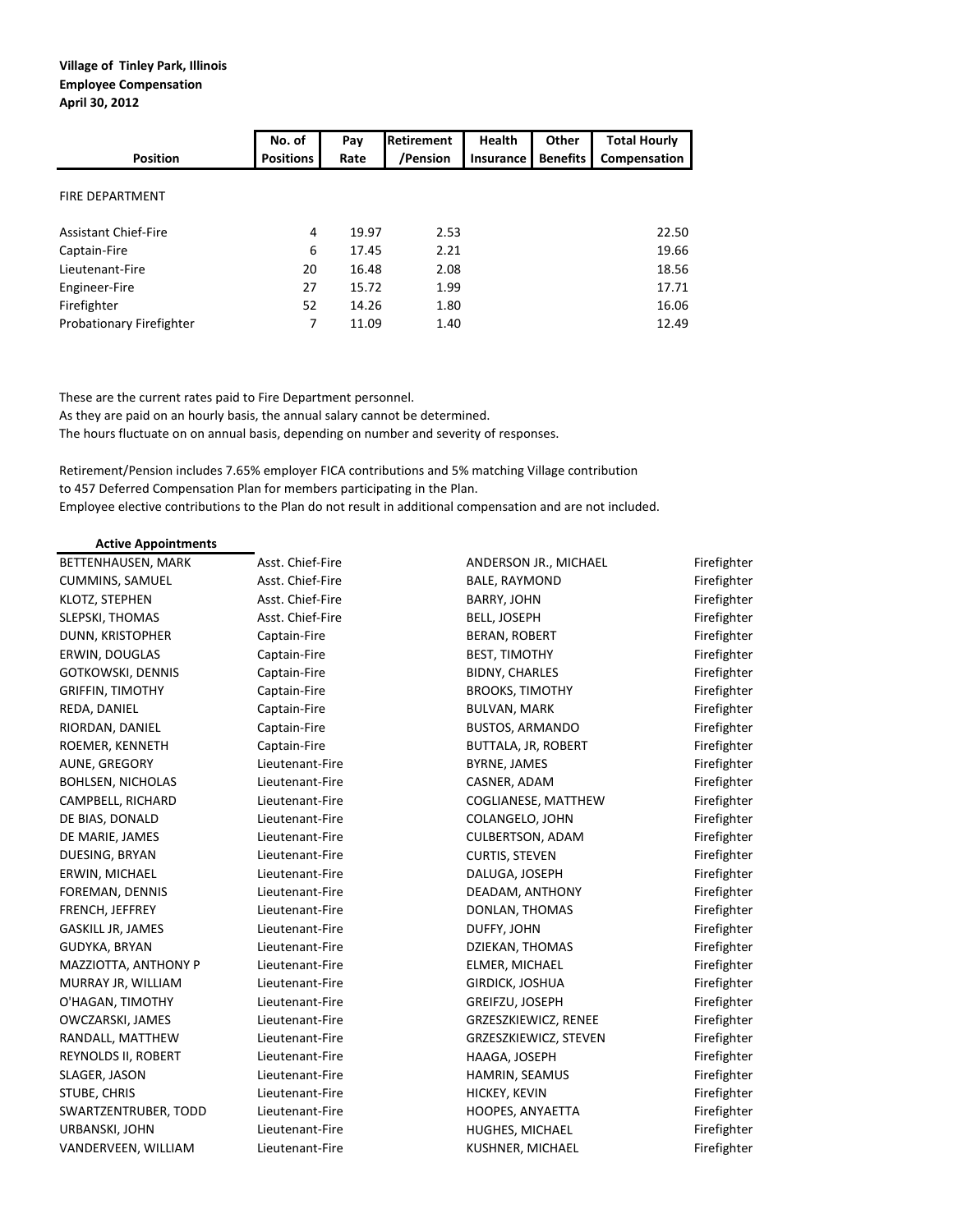BLOMBERG, THOMAS Engineer-Fire The MILAZZO, MICHAEL Firefighter COTRANO, MARK Engineer-Fire Firefighter MOHAN, MATTHEW DONNELLY JR., THOMAS Engineer-Fire **Example 20 NAGLE, JOHN** Firefighter DONNELLY, SR, THOMAS Engineer-Fire **Engineer-Fire** NOONAN, ERIC **Engineer-Fire** River is exampled to the engineer-Fire GILGENBERG, MICHAEL Engineer-Fire **Filter Example 20 Firefighter** PEDZIWIATR, STANLEY Firefighter GRANT, DANIEL Engineer-Fire Firefighter GRECO, JOSEPH Engineer-Fire Firefighter PETRAVICH, ERIC GRIFFIN, STEVEN Engineer-Fire Firefighter PINNICK, JOSEPH HAMILL, KENNETH Engineer-Fire **Fixed Engineer-Fire** POPP, JONATHAN Firefighter JOHNSON, BRIAN Engineer-Fire Firefighter RABIDEAU, SCOTT KOPYCINSKI, MICHAEL Engineer-Fire **Engineer-Fire** RABIDEAU, TODD Firefighter LEIKEL, JAMES Engineer-Fire Firefighter MARIANOVICH, PETER Engineer-Fire Fire RONEY, NORMAN Firefighter Firefighter MAZZIOTTA, ANTHONY J Engineer-Fire **RYGULA, JAMES** Firefighter MAZZIOTTA, DANIEL Engineer-Fire Fire SCHELLHORN, ALAN Firefighter MESSINA, CHARLES Engineer-Fire Firefighter SKWARA, GRZEGORZ MILLERICK, BRIAN Engineer-Fire Firefighter SMULEVITZ, JOSEPH MIX, WILLIAM Engineer-Fire Firefighter STARKMAN, WAYNE O'DETTE, JOSEPH Engineer-Fire Firefighter STRIPEIK, WILLIAM O'DWYER, PATRICK Engineer-Fire Firefighter TILLSON, CHRISTOPHER OFTEDAHL, BRETT Engineer-Fire Firefighter TONRA JR., THOMAS RAGO, MARK Engineer-Fire Firefighter TURNER, JR., WILLIAM RICHARDS, SHAWN Engineer-Fire **Engineer-Fire** WOOTEN, JAMES Firefighter RICHEY, WILLIAM Engineer-Fire ROCK, GEORGE Engineer-Fire RUSS, CHARLES Engineer-Fire TUUK, PAUL **Engineer-Fire** WITTMAN, MICHAEL Engineer-Fire

POPP, JONATHAN MILAZZO, MICHAEL NAGLE, JOHN NOONAN, ERIC PEDZIWIATR, STANLEY PETERS, ERIC RABIDEAU, TODD REYES, PAUL RONEY, NORMAN RYGULA, JAMES SCHELLHORN, ALAN WOOTEN, JAMES FITZMAURICE, LIAM HOLDEFER, KEVYN HUGHES, DOUGLAS KAHNE, ANTHONY KUSHNER, JEFFREY ROEMER, BRADLEY VACCARO, JASON

Probationary Firefighter Probationary Firefighter Probationary Firefighter Probationary Firefighter Probationary Firefighter Probationary Firefighter Probationary Firefighter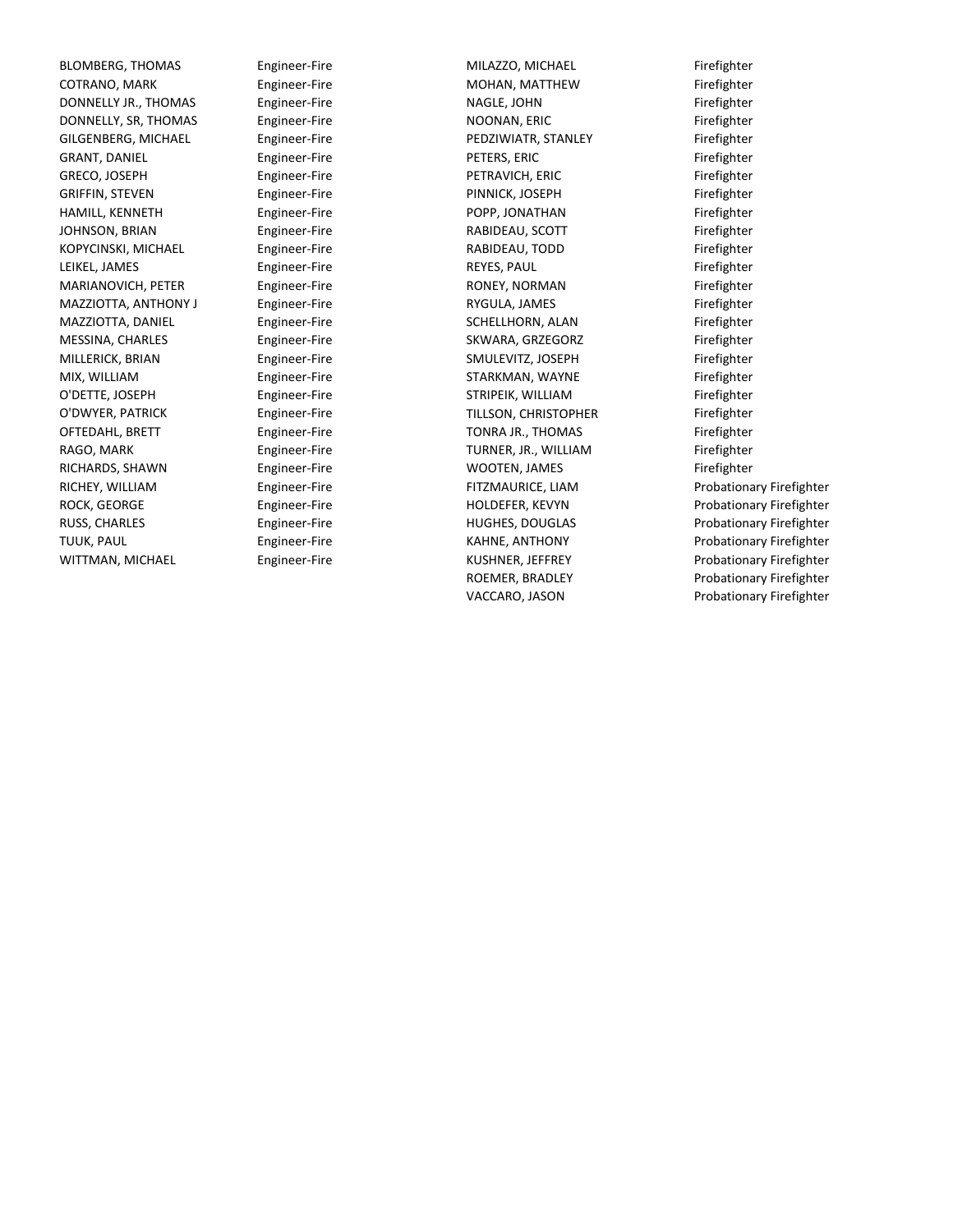### **Village of Tinley Park, Illinois Tinley Park Public Library Employee Compensation May 1, 2012**

|                      |                                  |         | Other       | Retirement | Health      | Other           | Total        | Provided |
|----------------------|----------------------------------|---------|-------------|------------|-------------|-----------------|--------------|----------|
| Name                 | <b>Position</b>                  | Salary  | Comp.       | /Pension   | Insurance   | <b>Benefits</b> | Compensation | Vehicle  |
|                      |                                  |         |             |            |             |                 |              |          |
| Wolff, Rich          | LIBRARY ADMINISTRATOR            | 105,248 | $\pmb{0}$   | 22,786     | $\pmb{0}$   | $\mathbf 0$     | 128,034      |          |
| O'Dwyer, Pat         | <b>FACILITIES MANAGER</b>        | 76,586  | $\pmb{0}$   | 16,581     | 19,532      | 97              | 112,795      |          |
| Kersten, Glenn       | REFERENCE LIBRARIAN              | 72,592  | 1,815       | 16,109     | 16,192      | 97              | 106,805      |          |
| Klain, Paul          | REFERENCE LIBRARIAN              | 61,298  | $\pmb{0}$   | 13,271     | 19,532      | 97              | 94,198       |          |
| Dienes, Susan        | LIBRARY ASST ADMINISTRATOR       | 74,880  | $\mathbf 0$ | 16,212     | $\mathbf 0$ | $\mathbf 0$     | 91,092       |          |
| Dudeck, Sharon       | <b>HEAD OF YOUTH SERVICES</b>    | 63,419  | $\mathbf 0$ | 13,730     | 7,889       | 97              | 85,136       |          |
| Faulkner, Beth       | REFERENCE LIBRARIAN              | 55,952  | $\pmb{0}$   | 12,114     | 12,624      | 97              | 80,787       |          |
| Lowe, Jennifer       | YOUNG ADULT LIBRARIAN            | 55,016  | $\mathbf 0$ | 11,911     | 13,155      | 97              | 80,179       |          |
| Beran, Karen         | PUBLIC INFO. & GRAPHICS MGR      | 58,573  | $\mathbf 0$ | 12,681     | 7,889       | 97              | 79,240       |          |
| Lauren, Robin        | REFERENCE DEPARTMENT HEAD        | 59,455  | 0           | 12,872     | 6,198       | 97              | 78,622       |          |
| Anhalt, Joy          | HEAD OF TECHNICAL SERVICES       | 59,446  | $\mathbf 0$ | 12,870     | 6,198       | 97              | 78,612       |          |
| Unfilled             | REFERENCE LIBRARIAN              | 41,787  | 0           | 9,047      | 24,041      | 97              | 74,972       |          |
| Bittman, Bridget     | MKT & COMM.OUTREACH SPECIALIST   | 47,861  | 0           | 10,362     | 15,539      | 97              | 73,859       |          |
| Andros, Anthony      | REFERENCE LIBRARIAN              | 47,070  | $\mathbf 0$ | 10,191     | 15,539      | 97              | 72,897       |          |
| Cahill, Kathy        | <b>BUSINESS OFFICE MANAGER</b>   | 59,093  | $\pmb{0}$   | 12,794     | 0           | $\mathbf 0$     | 71,886       |          |
| Panfil, Diane        | <b>BUSINESS OFFICE MANAGER</b>   | 57,658  | 0           | 12,483     | 0           | $\mathbf 0$     | 70,140       |          |
| Anderson, Rebecca    | YOUTH SERVICES LIBRARIAN         | 43,035  | $\mathbf 0$ | 9,317      | 16,192      | 97              | 68,641       |          |
| Heinemann, Fran      | <b>OUTREACH SERVICES MANAGER</b> | 53,726  | $\pmb{0}$   | 11,632     | 0           | $\mathbf 0$     | 65,358       |          |
| Pyrzynski, Mary Ann  | CIRCULATION DEPT. HEAD           | 51,854  | 0           | 11,226     | 0           | $\mathbf 0$     | 63,081       |          |
| McFarland, Laura     | YOUTH SERVICES ASSISTANT         | 49,088  | $\mathbf 0$ | 10,628     | 0           | $\mathbf 0$     | 59,716       |          |
| Beauchamp, Sharon    | TECHNICAL SERVICES/ACQUISITION   | 35,776  | $\mathbf 0$ | 7,746      | 13,155      | 97              | 56,773       |          |
| Konrath, Joanne      | TECHNICAL SERVICES CLERK         | 37,565  | $\mathbf 0$ | 8,133      | 7,889       | 97              | 53,684       |          |
| Tyrus, Mary          | <b>CIRCULATION ASSISTANT</b>     | 36,525  | $\mathbf 0$ | 7,908      | 0           | $\mathbf 0$     | 44,432       |          |
| Unfilled             | <b>CIRCULATION CLERK</b>         | 24,929  | $\mathbf 0$ | 5,397      | 0           | $\mathbf 0$     | 30,326       |          |
| Ahmad, Rakhshanda    | YOUTH SERVICES ASSISTANT         | 24,849  | $\mathbf 0$ | 5,380      | 0           | $\mathbf 0$     | 30,228       |          |
| Lukich, Amy          | YOUTH SERVICES ASSISTANT         | 24,557  | $\pmb{0}$   | 5,317      | 0           | $\mathbf 0$     | 29,874       |          |
| Tamburo, Jim         | <b>BUILDING MAINTENANCE</b>      | 24,274  | $\mathbf 0$ | 5,255      | $\mathbf 0$ | $\mathbf 0$     | 29,529       |          |
| Carpenter, Kathi     | <b>CIRCULATION CLERK</b>         | 23,147  | $\mathbf 0$ | 5,011      | 0           | $\mathbf 0$     | 28,159       |          |
| Morrison, Candice    | <b>TECHNICAL SERVICES CLERK</b>  | 22,747  | $\mathbf 0$ | 4,925      | $\mathbf 0$ | $\Omega$        | 27,672       |          |
| Beck, Lisa           | <b>ILL CLERK</b>                 | 21,668  | $\mathbf 0$ | 4,691      | $\mathbf 0$ | $\mathbf 0$     | 26,360       |          |
| Patterson, Lisa      | REFERENCE ASSISTANT              | 21,567  | $\mathbf 0$ | 4,669      | 0           | $\mathbf 0$     | 26,237       |          |
| Forto, Rosemarie     | REFERENCE LIBRARIAN              | 20,532  | $\Omega$    | 4,445      | $\Omega$    | $\Omega$        | 24,977       |          |
| Ziemba, Carol        | YOUTH SERVICES ASSISTANT         | 20,387  | $\mathbf 0$ | 4,414      | 0           | $\mathbf 0$     | 24,801       |          |
| Jawor, Denise        | <b>CIRCULATION ASSISTANT</b>     | 20,121  | $\mathbf 0$ | 4,356      | 0           | $\mathbf 0$     | 24,477       |          |
| Lilly, Jen           | REFERENCE ASST/ILL CLERK         | 19,547  | 489         | 4,338      | 0           | $\mathbf 0$     | 24,373       |          |
| McCabe, Kathryn      | <b>CIRCULATION ASSISTANT</b>     | 19,642  | $\mathbf 0$ | 4,252      | 0           | $\mathbf 0$     | 23,894       |          |
| Serafino, Tracy      | <b>CIRCULATION ASSISTANT</b>     | 19,503  | $\pmb{0}$   | 4,222      | 0           | $\mathbf 0$     | 23,725       |          |
| Cannon, Dorthy       | TECHNICAL SERVICES CLERK         | 18,975  | 0           | 4,108      | 0           | $\mathbf 0$     | 23,083       |          |
| Kelly Donovan, Linda | <b>CIRCULATION ASSISTANT</b>     | 18,612  | $\mathbf 0$ | 4,029      | 0           | $\mathbf 0$     | 22,641       |          |
| Palys, Karen         | TECHNICAL SERVICES CLERK         | 17,784  | $\pmb{0}$   | 3,850      | 0           | $\mathbf 0$     | 21,634       |          |
| Dostal, Graham       | REFERENCE LIBRARIAN              | 18,684  | 0           | 1,429      | 0           | $\mathbf 0$     | 20,113       |          |
| Lakeberg, Kathy      | <b>CIRCULATION CLERK</b>         | 16,170  | $\pmb{0}$   | 3,501      | 0           | $\mathbf 0$     | 19,671       |          |
| Bailey, Sue          | YOUTH SERVICES ASSISTANT         | 16,115  | $\mathbf 0$ | 3,489      | 0           | $\mathbf 0$     | 19,603       |          |
| Babjak, Wendy        | <b>CIRCULATION CLERK</b>         | 15,971  | 0           | 3,458      | 0           | $\mathbf 0$     | 19,429       |          |
| Parisi, Ellen        | <b>CIRCULATION ASSISTANT</b>     | 15,062  | $\mathbf 0$ | 3,261      | 0           | $\mathbf 0$     | 18,322       |          |
| Palys, Kevin         | <b>CIRCULATION CLERK</b>         | 14,685  | $\mathbf 0$ | 3,179      | 0           | $\mathbf 0$     | 17,864       |          |
|                      | PUBLIC INFO. & GRAPHICS CLERK    | 13,840  | $\mathbf 0$ | 2,996      | 0           | $\mathbf 0$     | 16,837       |          |
| Potempa, Pam         |                                  |         |             |            |             |                 |              |          |